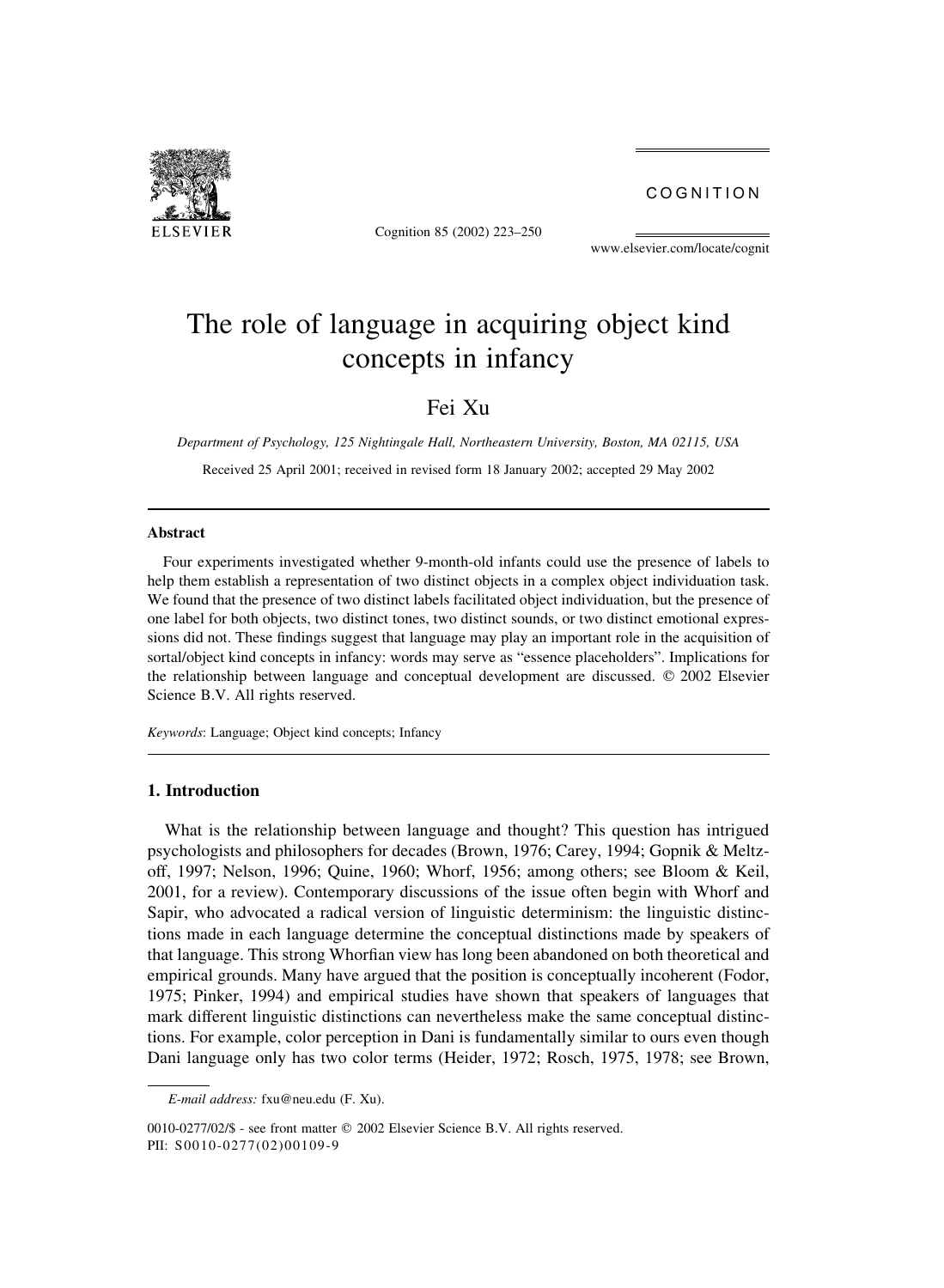1976, for a review). A recent surge of interest in these issues has focused on developing weaker versions of the linguistic relativity view. Most investigators agree that studies may reveal differences in habitual thought across languages and that some of these linguistic differences may influence memory, categorization, and other aspects of non-linguistic cognition (Boroditsky, 2001; Gentner & Boroditsky, 2001; Gumperz & Levinson, 1996; Hunt & Agnoli, 1991; Levinson, 1996; Lucy, 1992; Pederson et al., 1998; Slobin, 1996; though see Li & Gleitman, 2002, for a critique of some of the findings).

Parallel to the discussion on how cross-linguistic differences may shape cognition in adults, both Vygotsky (1962) and Quine (1960) have proposed theories of conceptual development in which language plays a crucial role. Vygotsky emphasized how universal aspects of language may exert influence on cognitive development, thus separating us from alinguistic non-human primates and pre-linguistic human infants. Quine, on the other hand, considered how language may be used to build our ontology. Most widely discussed is the case of the conceptual distinction between objects and substances and the linguistic distinction of count/mass syntax. Quine proposed that the infant's world is profoundly different from ours for lack of representations of enduring objects, and that it is by learning the count/mass syntax of a natural language, e.g. English, that the infant is able to "bootstrap" herself into a more adult-like conceptual scheme. On this view, cross-linguistic differences result in profound conceptual differences in adults; e.g. speakers of Japanese, which lacks the count/mass distinction, would not represent the ontological distinction between individuated entities, such as objects, and non-individuated entities, such as substances. Furthermore, children learning different languages would follow rather different developmental trajectories. Empirical investigations of this issue have found that the strong version of this view is wrong: even English-speaking children who have not mastered the count/mass syntax already differentiate objects from substances in extending word meanings (Soja, Carey, & Spelke, 1991). However, Imai and Gentner (1997) and Yoshida and Smith (in press) have argued that cross-linguistic differences may result in more subtle, quantitative differences.

Every child goes through the first few years of life from being prelinguistic to having a language, be it English, Chinese, or Hebrew. This universal fact of development provides us with an opportunity to ask questions regarding how language may shape cognition: what role does language play in shaping the child's conceptual representations? This question encompasses three sub-questions: first, how do universal aspects of language shape conceptual development? Are these conceptual representations built up in the aid of language (if any) uniquely human? Second, when do we begin to find the influence of cross-linguistic differences on cognition and thought (if ever)? Do these effects (if any) become stronger over time as the child is more and more immersed in her native language? This line of investigation could potentially contribute to the question of whether language contributes to habitual thought so the amount of exposure and entrenchment may result in quantitative, or even qualitative, differences among adults. Third, do children acquiring different languages follow a somewhat different developmental course in conceptual development? Perhaps certain linguistically-marked distinctions could facilitate the process of acquiring concepts but these differences are transient and they do not result in differences in adults (e.g. Sera, Bales, & Del Castillo Pintado, 1997). Thus, taking a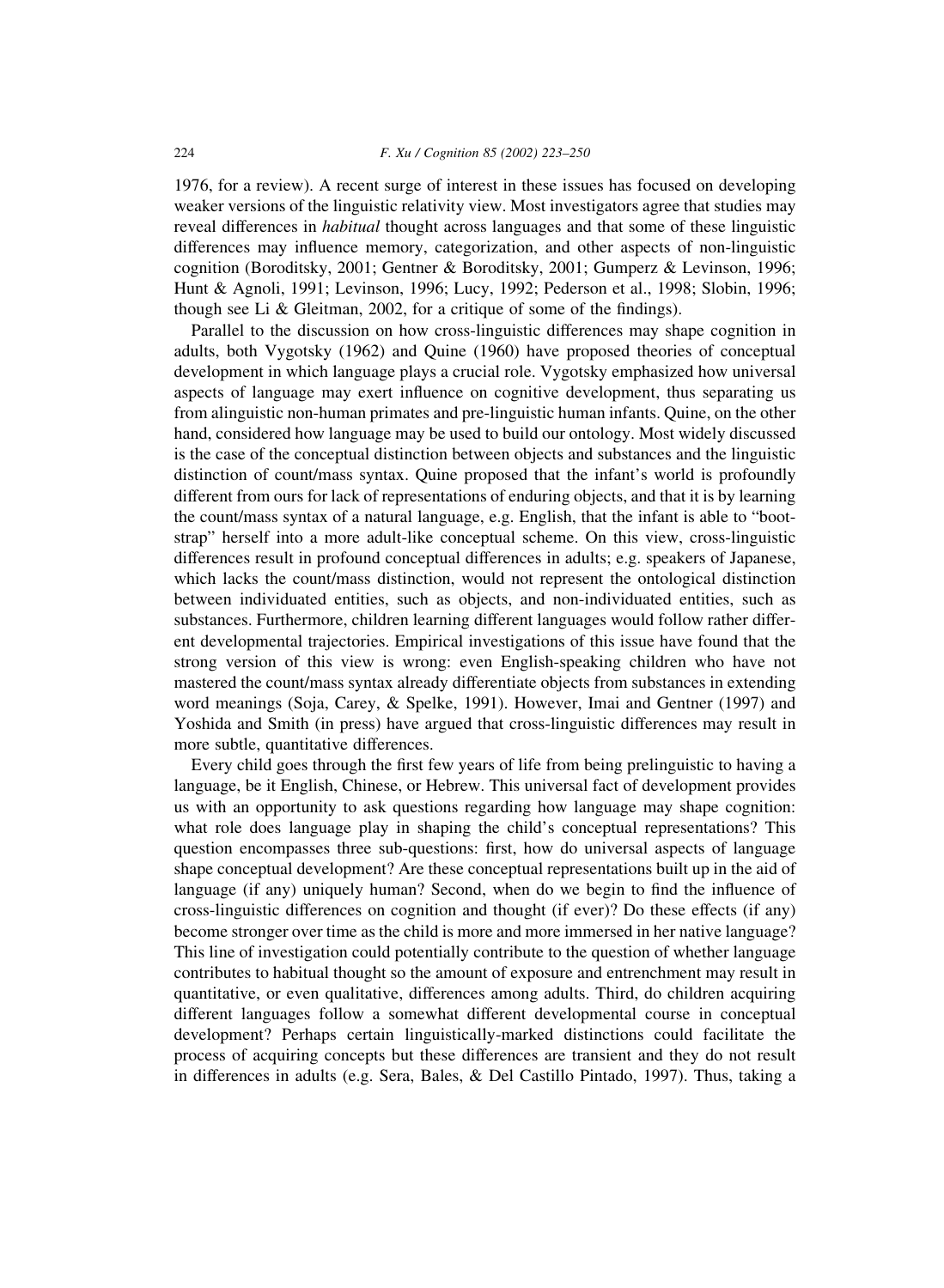developmental perspective may bring new ways of addressing the question of language and thought and enrich our understanding of the issues discussed in the adult literature.

Advocates of strong developmental continuity argue that learning language is simply a matter of mapping elements of the linguistic code onto pre-existing conceptual representations, and therefore that no fundamental change takes place in the process of language acquisition (e.g. Fodor, 1975; Pinker, 1984). In contrast, some have argued in recent years that language may play a causal role in changing the child's conception of the world in the domains of theory of mind, number, and spatial reorientation (de Villiers  $\&$  de Villiers, 2000; Hale & Tager-Flusberg, 2000; Hermer & Spelke, 1997; Spelke & Tsivkin, 2001; Xu & Spelke, 2001). Some students of cognitive development have suggested a fairly radical view that language provides certain computational powers for the child (Hermer-Vazquez, Spelke, & Katsnelson, 1999). Others have suggested weaker versions in which language influences thought during "thinking for speaking" (Slobin, 1996) or in which crosslinguistic differences produce transient developmental differences (e.g. Yoshida & Smith, in press).

This paper investigates the first question of whether certain universal aspects of language may drive conceptual development. We explore the following hypothesis in the domain of sortal/kind concepts: does the process of learning count nouns towards the end of the first year change infants' conceptual representations of kinds?

Sortal concepts are concepts that provide criteria for individuation (where one object ends and another one begins) and identity (whether an object is the same one seen on a different occasion) (Gupta, 1980; Hirsch, 1982; Macnamara, 1986; Macnamara & Reyes, 1994; Wiggins, 1980). These concepts are lexicalized as count nouns in languages that make the count/mass distinction, e.g.  $dog$ , cup, person. The sortal concept  $dog$  provides criteria for deciding whether we are in the presence of one dog or two dogs, and it provides criteria for deciding whether we have seen the same dog on two different occasions, or two numerically distinct dogs. Sortal concepts such as *dog, cup,* or *ball* are a subset of what cognitive scientists refer to as "kind concepts" (which also include other concepts, such as gold, water, etc.).

Several recent studies have investigated when children begin to represent sortal/kind concepts. First, Spelke, Kestenbaum, Simons, and Wein (1995) (see also Spelke & Kestenbaum, 1986) and Xu and Carey (1996) found that at both 4 and 10 months, infants are able to use spatiotemporal criteria for object individuation, thus representing the sortal concept physical object. In contrast, not until 10–12 months are infants able to use basic-level sortals/kinds for object individuation. That is, by 12 months, infants are able to use the differences between a duck and a ball, or a cup and a bottle to establish a representation of two objects. In these studies, infants were shown a toy duck emerging from behind a screen and returning behind it, followed by a ball emerging from behind the same screen and returning. On the test trials, the screen was removed to reveal two objects (a duck and a ball, the expected outcome) or one object (the duck or the ball, the unexpected outcome). Looking times were recorded. The rationale behind the study was that if the infants had established a representation of two distinct objects, they should look longer at the unexpected outcome of one object. Xu and Carey (1996) found that at 10 months infants' looking time pattern on the test trials was not different from their baseline preference for one or two objects, whereas at 12 months infants overcame their baseline preference for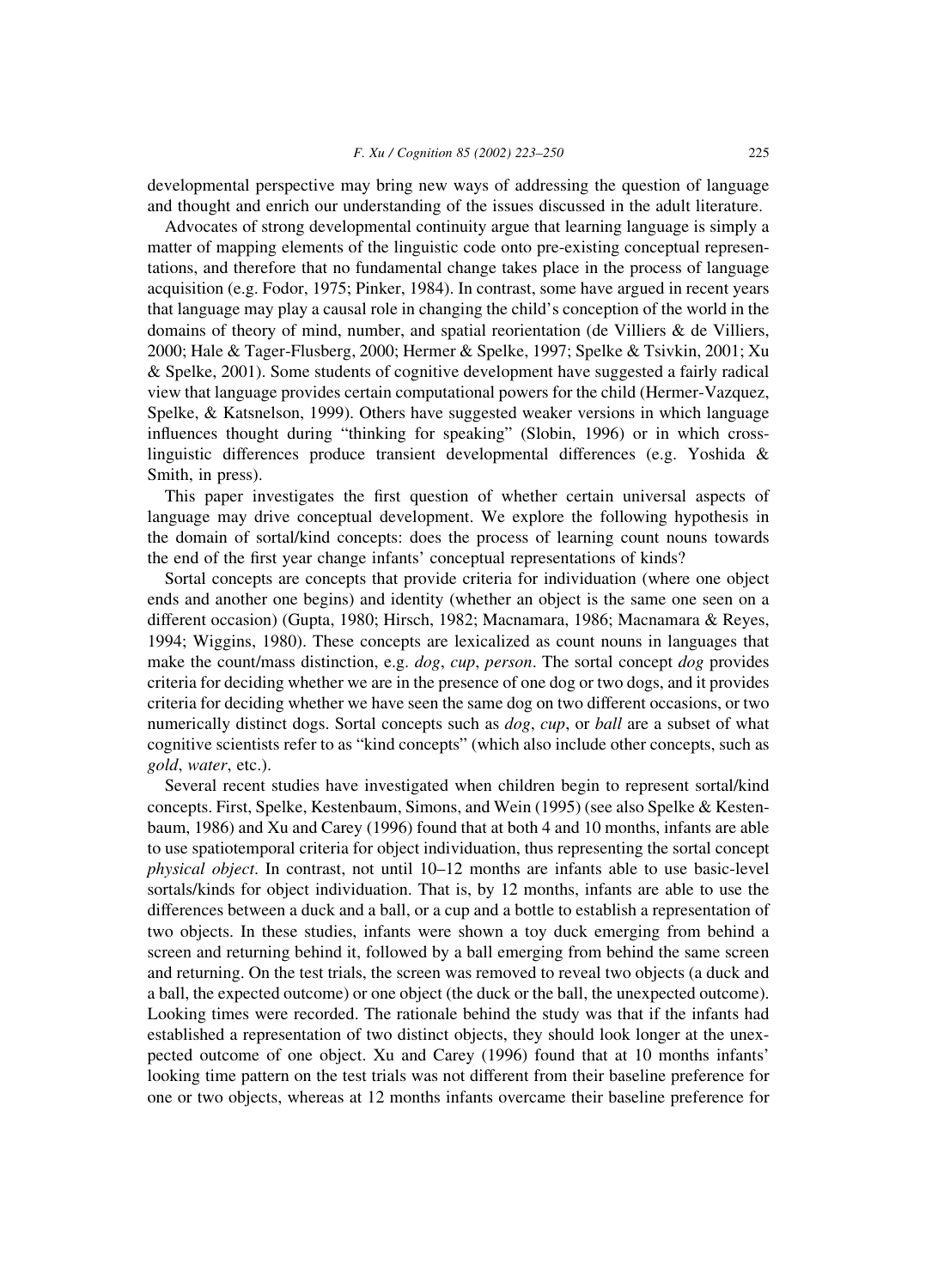two objects and looked longer at the unexpected outcome of one object. Two important control experiments showed that the methods were sensitive. First, when spatiotemporal evidence was given (by showing the two objects simultaneously for a few seconds at the beginning of the experiment), infants looked longer at the unexpected outcome of a single object. In other words, infants were able to overcome their baseline preference for two objects under some circumstances. Second, infants were able to perceive the property/ featural differences between the two objects. Infants who were shown the alternating sequence duck–ball–duck–ball during familiarization trials habituated slower than the ones who were shown the same object over and over again. Xu and Carey (1996) hypothesized that 10-month-old infants do not represent basic-level sortal/kind concepts such as duck, ball, cup, or bottle. Subsequently, using both looking time and manual search measures, Xu, Carey, and Welch (1999) and Van de Walle, Carey, and Prevor (2001) provided convergent evidence for the shift between 10 and 12 months (see Xu, 1997, 1999, in press, for discussions and reviews).

However, recent studies by Wilcox, Needham and Baillargeon have challenged this claim (Needham, 1998; Needham & Baillargeon, 1997, 1998; Wilcox, 1999; Wilcox & Baillargeon, 1998a,b; Wilcox & Schweinle, 2002). Using several experimental paradigms, these researchers have shown that infants are able to use object property/featural information for object individuation under some circumstances as early as 4.5 months of age. In their studies, the experimental tasks were drastically simplified. In particular, Wilcox and Baillargeon's studies contrasted "event-monitoring" (in which the infants only have to detect inconsistencies in an event without having to compare their mental representations of the event to an outcome) and "event-mapping" (in which the infants have to compare their mental representations of the event with an outcome, as in Xu  $\&$  Carey's studies), arguing that the latter imposed more information-processing demands on the infant.

Xu and Carey (2000), in a rejoinder to Needham and Baillargeon (2000), acknowledged that the strong claim made by Xu and Carey (1996) – that infants before 12 months do not use object property/featural information for object individuation – is untenable. At the same time, they argued that the use of object property/featural information is not the same as using object kind/sortal information in the service of object individuation. One hypothesis is that perhaps the simpler tasks used by Wilcox and her colleagues can be solved using property/featural information and infants succeed at a fairly young age, whereas the more complex tasks used by Xu and her colleagues require representations of sortals/kinds and these representations only begin to emerge at around 12 months. What is the evidence that the conceptual distinction between object kind/sortal and property/feature applies in the case of object individuation in infancy? Two studies are relevant for this purpose.

Xu, Carey, and Quint (2002) reported a series of experiments with 12-month-old infants, asking if the success at using the differences between, say a duck and ball, for object individuation is based on property differences (i.e. yellow, irregularly shaped, rubbery vs. red, round, and shiny) or kind differences (i.e. a member of the kind duck vs. a member of the kind ball). To this end, they asked if infants would individuate objects based on property differences alone, e.g. color differences (e.g. a red ball vs. a green ball), size differences (e.g. a small red ball vs. a big red ball), or combinations of these properties (e.g. a small red ball vs. a big green ball). The results showed that infants failed to use these property differences for object individuation. In the last experiment of this series, they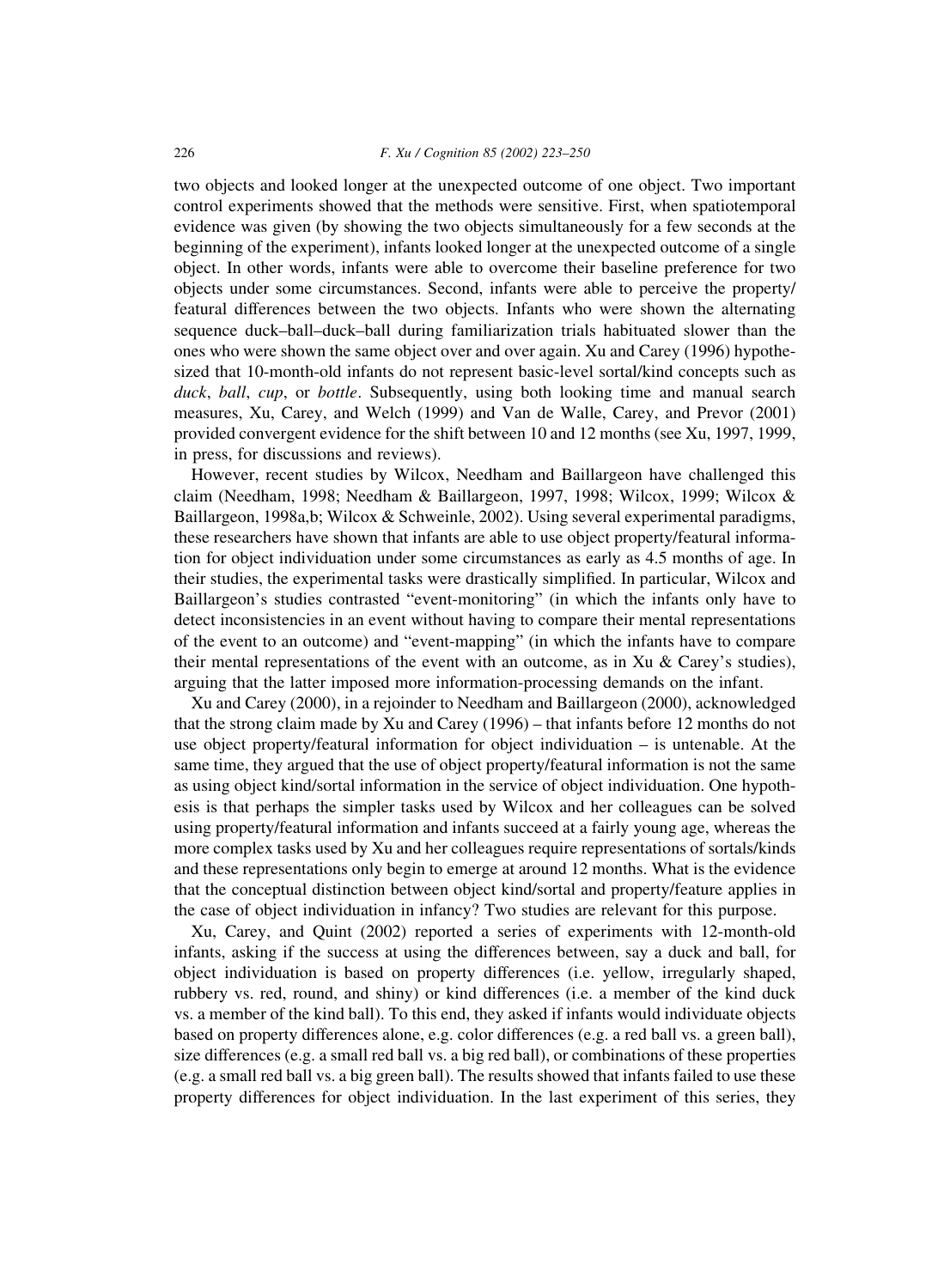contrasted within-kind shape changes (e.g. a regular cup vs. a sippy cup of the same size and surface pattern) and cross-kind shape changes (e.g. a regular cup vs. a bottle of the same size and surface pattern). The infants failed to use within-kind shape changes for object individuation whereas they succeeded in using cross-kind shape changes, even when the two types of shape changes are roughly equally salient to the infants. These data suggest that at 12 months, infants' success in a complex object individuation task may be based on object kind representations as opposed to property representations. Because this series of experiments also used simple objects, e.g. a red ball vs. a green ball, it is likely that the discrepancy between Xu and Carey (1996) and Wilcox and Baillargeon (1998a) is due to the different experimental paradigms. Xu and Carey (2000) suggested that when a more complex procedure is employed, representations of sortals/kinds may be required, as in the Xu and Carey experiments.

In addition, Waxman and Markow (1995) and Waxman (1999) found that by 13 months, the distinction between property and kind plays a role in infants' categorization. They found that infants were sensitive to whether they heard a count noun or an adjective while examining the objects. If they heard an adjective, they were more likely to generalize based on a property (e.g. color or texture) whereas if they heard a count noun, they were more likely to generalize to objects of the same kind, based on shape. These results are consistent with the Xu et al. (2002) findings that the distinction between kinds and properties is present by about 13 months, and it maps onto the linguistic distinction between count nouns and adjectives, just as it does in adults.

These studies suggest that although infants' ability to process more complex objects and events improves dramatically over the course of the first year, sortal/kind representations also emerge towards the end of the first year. Thus, we are left with the following question: how do infants acquire sortal/kind concepts? That is, what is the mechanism that underlies the change between 10 and 12 months?

Two findings in the literature directly motivated the current studies. Balaban and Waxman (1996) found that words, but not tones, facilitate categorization in 9-monthold infants. The infants were familiarized with a set of pictures of a given category, say, rabbits. Some infants heard a word when shown the picture, e.g. "a rabbit". For other infants, a tone accompanied the presentation of the picture on some trials. The results showed that although both words and tones heightened the infants' attention to the objects, it was only in the label condition that the infants categorized the objects. That is, they preferentially looked at an exemplar from a new category (e.g. a pig) compared to an exemplar from the old category (e.g. a new rabbit). These results suggest that in the presence of a label, infants group together the exemplars into a single category more readily than in the absence of a label. In addition, a post hoc analysis from Xu and Carey (1996) provides a hint that language may play a role in acquiring sortal/kind concepts. Xu and Carey analyzed the looking time data from 10-month-old infants as a function of whether they understood any of the words that named the objects in the experiment by parental report. They found a correlation between the two variables: the infants who were reported to understand some words looked longer at the single-object, unexpected outcome whereas those who did not understand any words didn't. Perhaps knowing the words for these objects is a means of establishing that they belong to different kinds which in turn allowed the infants to succeed in the object individuation task.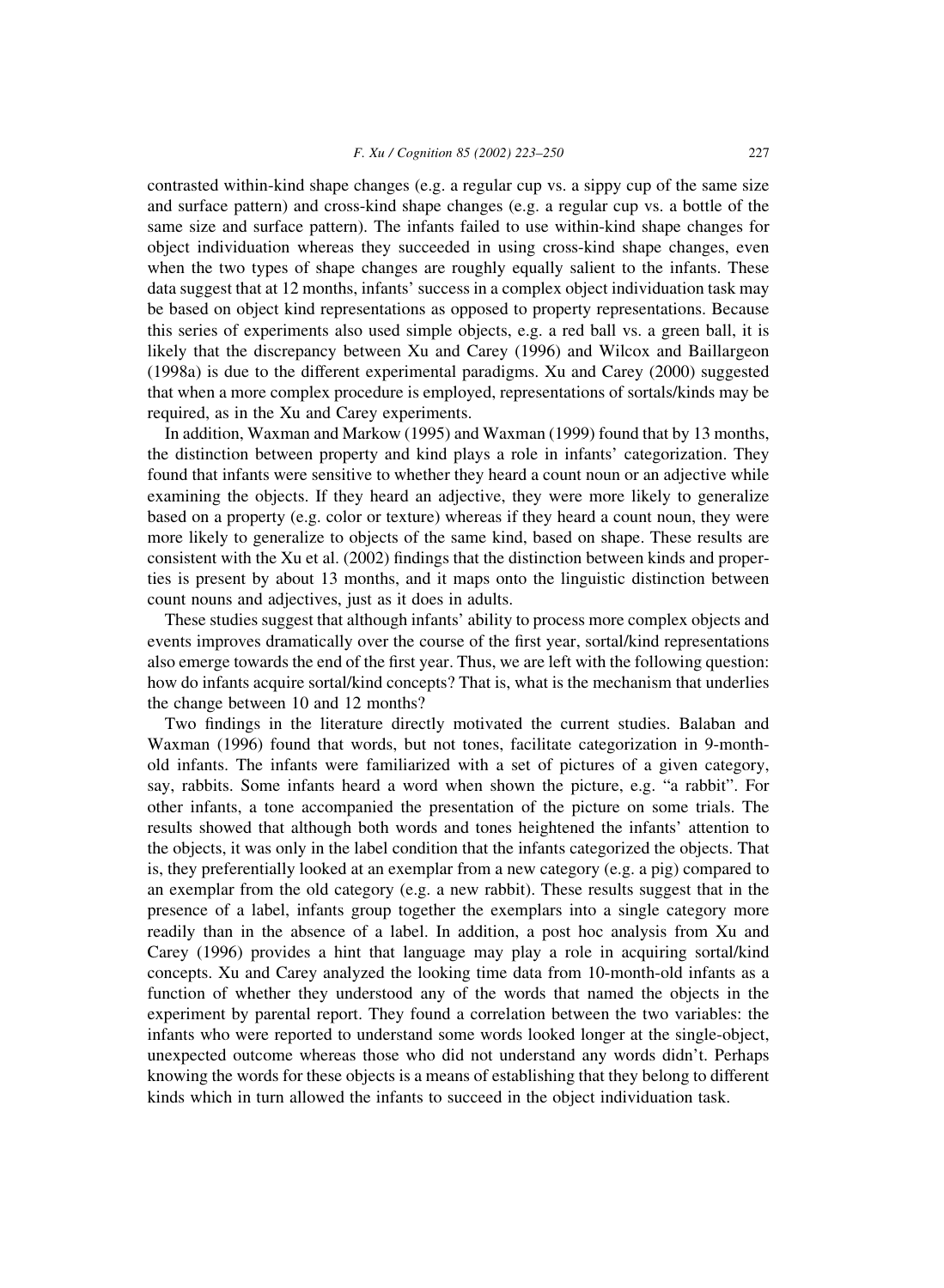The four experiments reported in this paper put this idea to a direct test by investigating the role of language in a complex object individuation task. We ask the question whether verbal labels may help 9-month-old infants to establish a representation of two numerically distinct objects behind an occluder.

#### 2. Experiment 1

Experiment 1 investigates the role of labeling in a complex object individuation task. Infants were shown two objects, a toy duck and a ball, emerging from behind a screen, one at a time. In the two-word condition, as each object appeared, the infants heard the appropriate label, "Look, a duck" or "Look, a ball". In the one-word condition, the infants heard the same label for both objects, "Look, a toy". On the test trials, the screen was removed to reveal one or two objects and looking times were recorded. A baseline condition was included to assess the infants' intrinsic preference for the outcomes of one or two objects. The question of interest was whether two labels would help infants succeed on this task at an earlier age than 12 months. Nine-month-old infants were chosen for this experiment because this was the age at which Waxman and colleagues have found word facilitation effects on categorization.

#### 2.1. Methods

## 2.1.1. Participants

Thirty-six full-term 9-month-old infants (half girls and half boys) participated in the experiment (mean age 9 months, 3 days; range 8 months, 18 days to 9 months, 16 days). Equal numbers of boys and girls were randomly assigned to one of three conditions: the Two-word Condition (mean age 9 months, 2 days; range 8 months, 20 days to 9 months, 2 days), the One-word Condition (mean age 9 months, 3 days; range 8 months, 18 days to 9 months, 16 days), and the Baseline Condition (mean age 9 months, 3 days; range 8 months, 18 days to 9 months, 15 days). All infants were recruited from the Greater Boston area by mail and subsequent phone calls. Most infants came from a middle-class non-Hispanic white background with about 10% of Asian, African-American, and Hispanic infants. The infants received a token gift (a T-shirt, a bib, or a sippy cup with a university logo) after the study. Three additional infants were excluded because of fussiness or parental interference. English was the primary language spoken at home for all infants.

## 2.1.2. Materials

Two objects were used in the study: a toy duck and a ball. The toy duck was bright yellow with an orange bill, black eyes, and orange feet (approximately  $6 \times 6 \times 9$  cm in size) and the ball was felt with pink and green stripes (approximately 6 cm in diameter). Each object had a stick attached to the bottom so the experimenter could move it along a track on the stage. Four foam core screens (red, lavender, orange, and pink) were used; each measured 34 cm in width and 26 cm in height.

#### 2.1.3. Apparatus

The events were presented on a three-sided stage (80 cm in length, 31 cm in width, and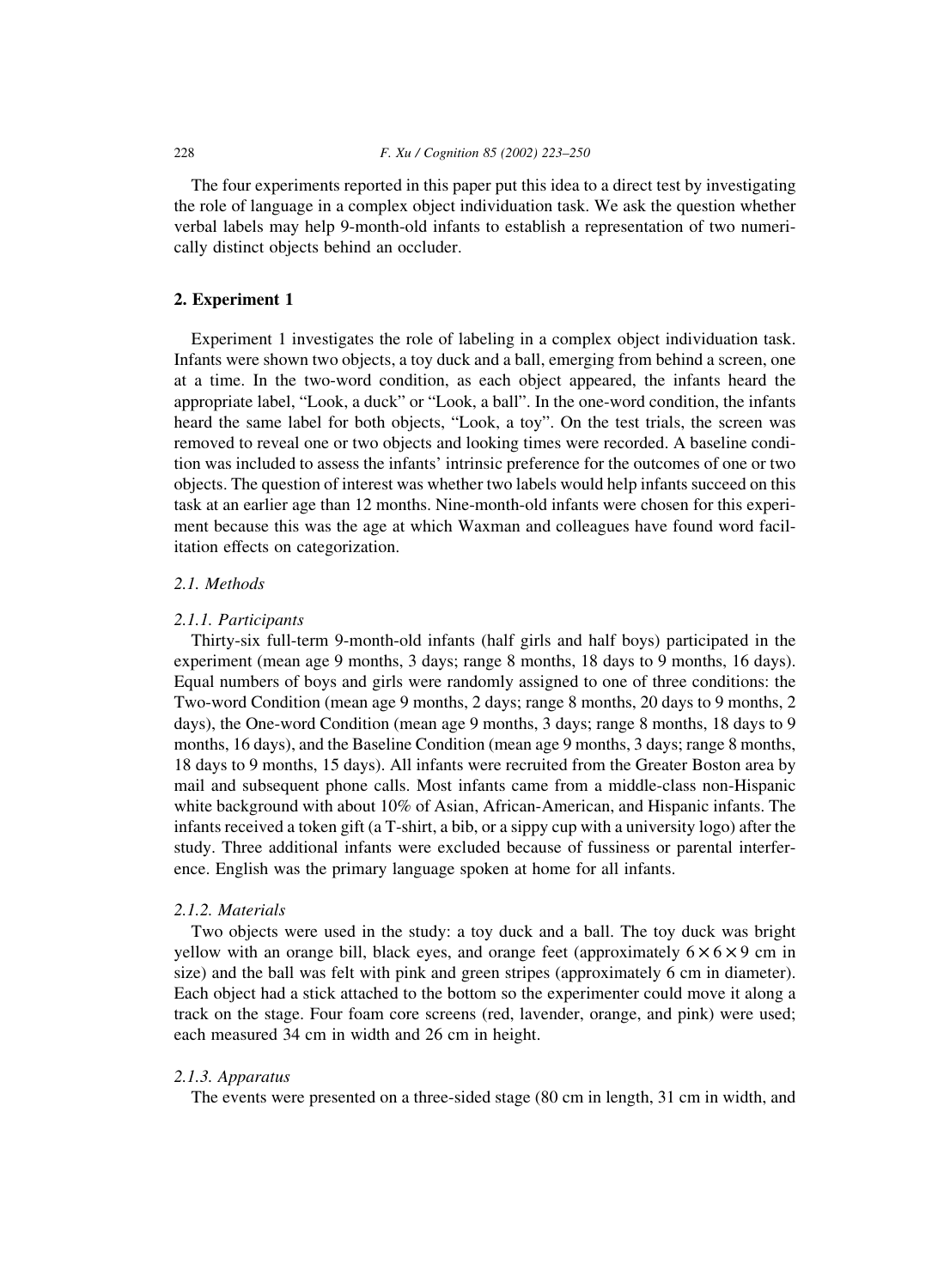30 cm in height) with a light blue surface. A black curtain hung behind the stage to put the objects in high contrast and to conceal the movement of the experimenter. Another black curtain hung over the front part of the stage to conceal the video camera under the stage as well as to prevent the experimenter from seeing the infant's face. The actual display area measured 80 cm in width and 24 cm in height. A slit ran across the stage so the objects could be moved when they were on sticks.

The video camera was connected to a 19 inch color TV that was placed in one corner of the room. An observer watched the infant on the TV monitor and recorded the looking times. The observer could not see what was presented on the stage and was blind to which condition the infant was in. A push button was connected to a computer that recorded looking times. A computer program written specifically for looking time studies (Xhab; Pinto, 1995) was used to record the looking times in all the experiments. White noise masked any sounds produced by the movements of the experimenter.

The stage was lit from above and from the two sides; otherwise the room was dark. The infant sat in a high chair, about 70 cm from the stage, with eye level slightly above the floor of the stage (about 5 cm). The parent sat next to the infant with his/her back toward the stage, and was instructed not to look at the displays and not to draw the infant's attention in any way. A video camera was set up under the stage, focusing on the infant's face and recording the entire session. The videotape record provided no information about what was presented on the stage so an observer scoring from the videotapes was completely blind to the condition and the order of the trials.

## 2.1.4. Design and procedure

All parents were asked to fill out a questionnaire where they were asked if their infants were familiar with the objects and whether they comprehended any words. The word list included the top 30 nouns for 9-month-old infants from the MacArthur Communicative Development Inventory (Fenson et al., 1993).

Equal numbers of infants were randomly assigned to three conditions: the Two-word Condition, the One-word Condition, and the Baseline Condition. The experimenter began by waving a set of keys at all six corners of the stage (the top and bottom of left, right, and center of the stage) in order to draw the infant's attention to the stage as well as to define the window of looking for the observer. During the experiment, the experimenter stood behind the back curtain and only her hands were sometimes visible to the infant.

## 2.1.4.1. Two-word Condition (Fig. 1)

2.1.4.1.1. Familiarization trials Each infant received 14 familiarizations: 12 were accompanied by a label and two were not. A screen was put on the stage. Each familiarization trial began when an object, e.g. a toy duck, was brought out from behind the screen. In infant-directed speech, the experimenter said, "Look, [baby's name]". To draw the infant's attention, she tapped the object a few times on the stage by lifting and lowering the stick from beneath, then said, "a duck". The word "duck" was always in the final position and stressed. The toy duck then returned behind the screen, marking the end of the familiarization trial. After a 2 s pause, the second familiarization trial began. A second object, a ball, was brought out from behind the screen to the other side of the stage. After the experimenter tapped it and labeled it, "a ball", it was returned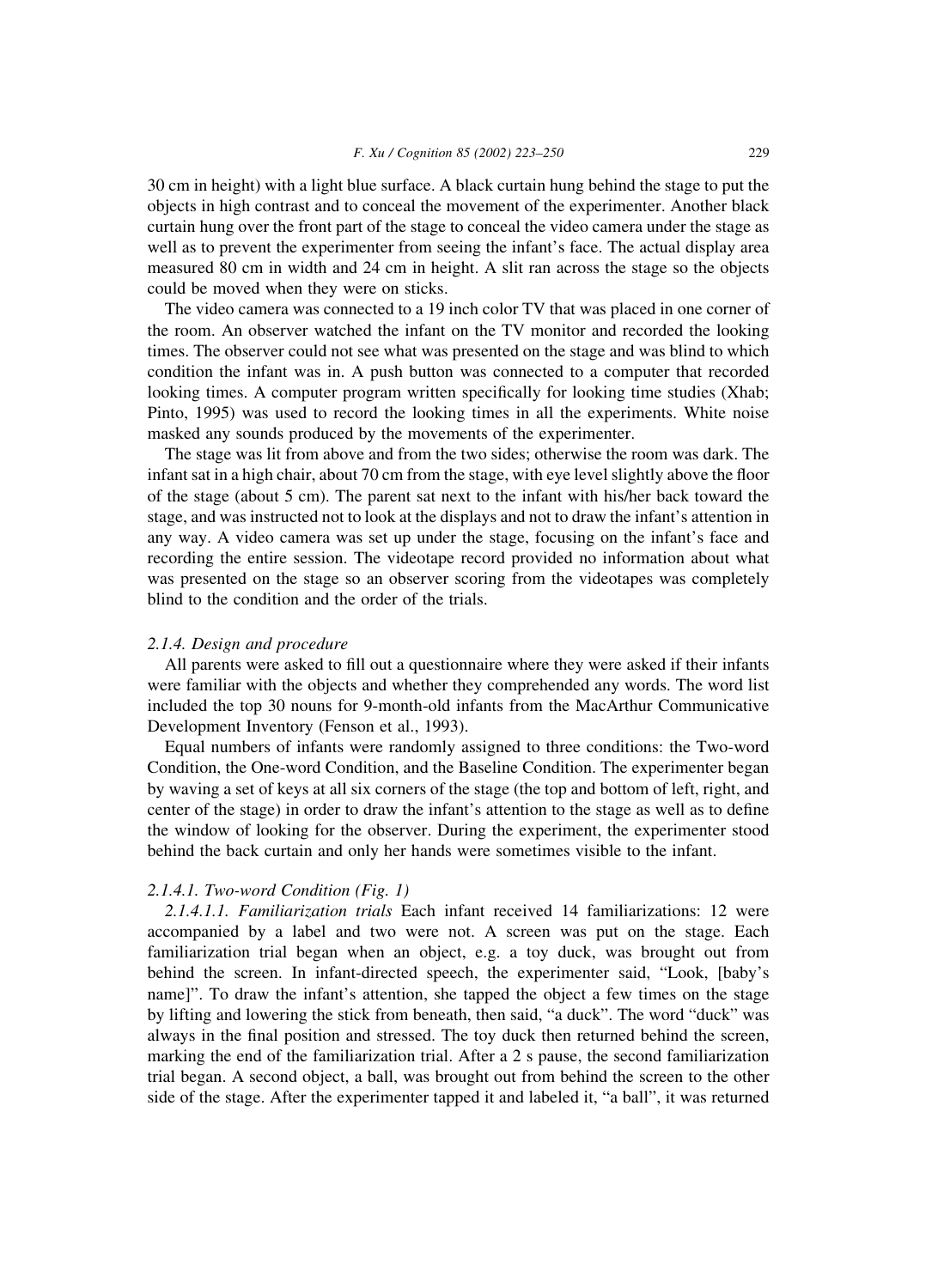

Fig. 1. Schematic representation of the events in Experiment 1: Two-word Condition.

behind the screen. Each infant saw each object seven times for a total of 14 familiarizations. On four of these 14 familiarizations (the 3rd and 4th, and the 7th and 8th), the object was left stationary for the infant to look at until she turned away; looking times were recorded. On two of these four familiarizations, the objects were labeled (labeled trials); on the other two trials, the objects were not labeled (silent trials). On the silent trials, the experimenter simply called the infant's name and drew her attention to the object. The silent trials were included to replicate an earlier finding that when an object was labeled, infants looked longer at it (Baldwin & Markman, 1989). Which object appeared first, which side of the screen it appeared on, and the order of the silent and the labeled trials were counterbalanced across infants.

2.1.4.1.2. Test trials At the end of the familiarization trials, each object was shown briefly, then the screen was turned to the side, revealing one or two objects. As the screen was turned, the experimenter drew the infant's attention, "Look, [baby's name]". Looking time was then recorded. At the end of each trial, the stage was cleared. A screen of a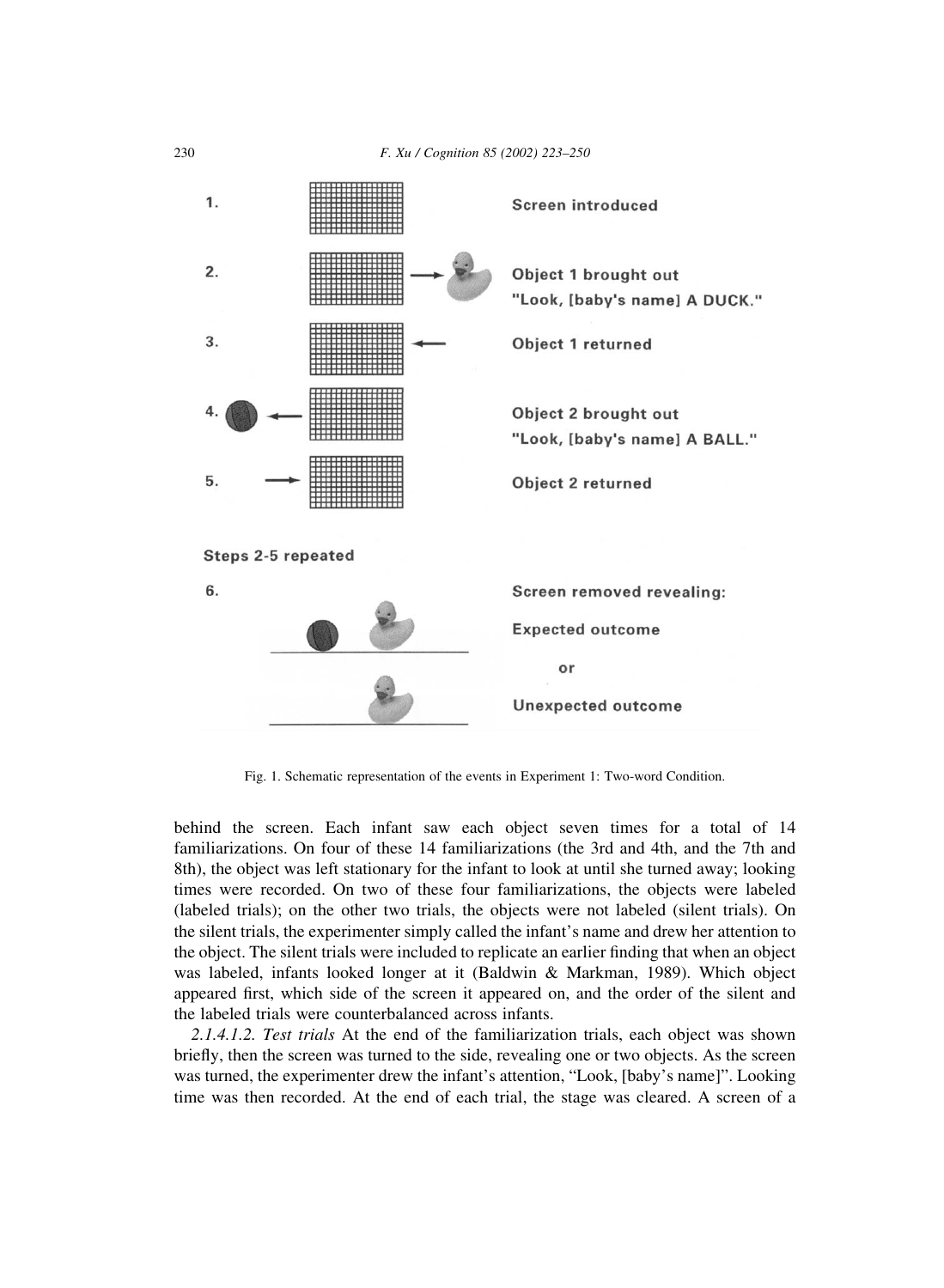different color was then lowered with the same two objects hidden behind it. Each object was shown briefly and labeled again before the screen was turned to the side to reveal the objects. Each infant was shown four test trials, alternating between two outcomes. In the expected outcome, the infant was shown two objects sitting side by side when the screen was turned; in the unexpected outcome, the infant was shown only one of the two objects (the other object had been removed swiftly by the experimenter at the end of the familiarization trials). The experimenter went through the motion of removing the object even on the expected trials in order to equate the timing of all the test trials. The order of outcome (1, 2, 1, 2 or 2, 1, 2, 1) and which object was the single object were counterbalanced across infants.

For both the familiarization trials (in which the object was left stationery) and the test trials, a trial ended when the infant looked away for 2 consecutive seconds. The minimum looking time was 0.5 s and the maximum looking time was 120 s.

2.1.4.2. One-word Condition The procedure was identical to that of the Two-word Condition with one important difference: one label (i.e. "a toy") was used to label both objects during familiarization trials.

2.1.4.3. Baseline Condition The infants in this condition saw a screen being put on the stage. The screen was then turned to the side to reveal one or two objects. Eight trials were run; looking times were recorded. This was to assess if the infants had any intrinsic preference for looking at the expected outcome of two objects or the unexpected outcome of one object. The order of outcome  $(1, 2 \text{ or } 2, 1)$  was counterbalanced across infants.

## 2.2. Results

The main results of Experiment 1 are shown in Fig. 2. An alpha level of 0.05 was used in all statistical analyses. Preliminary analyses found no effects of sex, order of outcome, and which object was the single object. Subsequent analyses were collapsed over these variables. All infants were off-line observed by a second observer who was completely blind to the condition and order of outcome of the experiment. Interscorer reliability averaged 92%.

#### 2.2.1. Familiarization trials

An analysis of variance was performed on the four familiarization trials in which the objects were left stationery with condition (one-word vs. two-word) and trial type (labeled vs. silent) as variables. There was a main effect of type of trial  $(F(1, 22) = 4.562$ ,  $P < 0.05$ ). The infants looked longer when the objects were labeled than when they were not ( $M<sub>labeled</sub> = 11.0$  s, SD = 6.2;  $M<sub>silent</sub> = 8.6$  s, SD = 4.6). There was no interaction between the two variables  $(F(1, 22) = 0.048, P = 0.828)$ .

Planned comparisons were performed on the silent and labeled trials within each condition. There was a marginally statistically significant main effect of trial type in each condition (One-word Condition:  $F(1, 11) = 3.562$ ,  $P = 0.07$ ;  $M_{\text{labeled}} = 11.5$  s,  $SD = 7.3$ ;  $M_{\text{silent}} = 8.8$  s,  $SD = 5.4$ ; Two-word Condition:  $F(1, 11) = 3.320$ ,  $P = 0.09$ ;  $M_{\text{labeled}} = 10.5 \text{ s}, SD = 8.4; M_{\text{silent}} = 8.4 \text{ s}, SD = 3.8$ .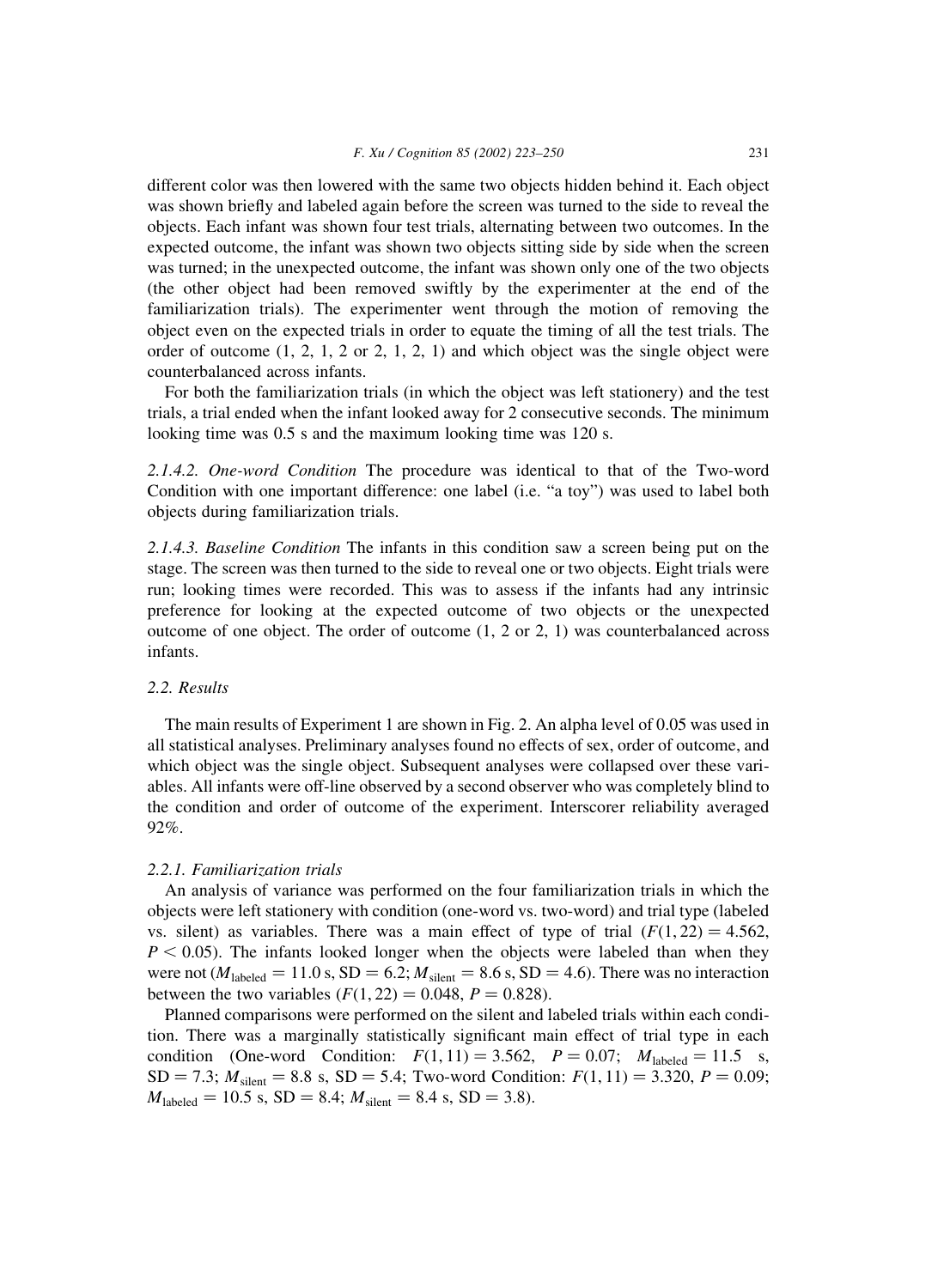

Fig. 2. Mean looking times of Experiment 1 with standard errors.

## 2.2.2. Test trials

Analyses of variance were performed comparing each of the experimental conditions with the baseline condition and the two experimental conditions with each other, with condition and outcome number (1 vs. 2) as variables.

## 2.2.3. Two-word Condition and Baseline Condition

There was an interaction between condition (baseline vs. two-word) and outcome number (1 vs. 2)  $(F(1, 22) = 6.938, P < 0.02)$ . Planned comparisons were performed for each condition. The infants looked longer at the two-object outcome in the Baseline Condition  $(M_{\text{one-object}} = 5.1 \text{ s}, SD = 2.3; M_{\text{two-object}} = 9.4 \text{ s}, SD = 7.3$  $(F(1, 11) = 6.786, P < 0.05)$ . They looked marginally longer at the one-object outcome in the Two-word Condition upon hearing two labels for the two objects ( $M_{one\text{-object}} = 8.6 \text{ s}$ , SD = 5.0;  $M_{two\text{-object}} = 7.3 \text{ s}$ ,  $SD = 3.1$ ) ( $F(1, 11) = 3.524$ ,  $P = 0.08$ ). Ten of the 12 infants in the Two-word Condition looked longer at the one-object, unexpected outcome (Wilcoxon  $z = -2.080, P \le 0.05$ ).

#### 2.2.4. One-word Condition and Baseline Condition

There was a main effect of outcome number  $(F(1, 22) = 8.988, P \le 0.01)$ . The infants looked longer at the two-object outcome ( $M_{one-object} = 5.2$  s, SD = 2.4;  $M_{two-object} = 8.6$  s,  $SD = 5.6$ . There was no interaction between condition and outcome number  $(F(1, 22) = 0.754, P = 0.395)$ . Planned comparisons were performed for each condition. The infants looked longer at the two-object outcome in the Baseline Condition  $(M_{\text{one-object}} = 5.1 \text{ s}, \text{SD} = 2.3; M_{\text{two-object}} = 9.4 \text{ s}, \text{SD} = 7.3) (F(1, 11) = 6.786,$  $P < 0.05$ ) as well as in the One-word Condition ( $M_{one-object} = 5.4$  s, SD = 2.6;  $M_{two\text{-object}} = 7.8 \text{ s}, SD = 3.5$   $(F(1, 11) = 5.524, P < 0.05)$ . Ten of the 12 infants in the One-word Condition looked longer at the two-object, expected outcome.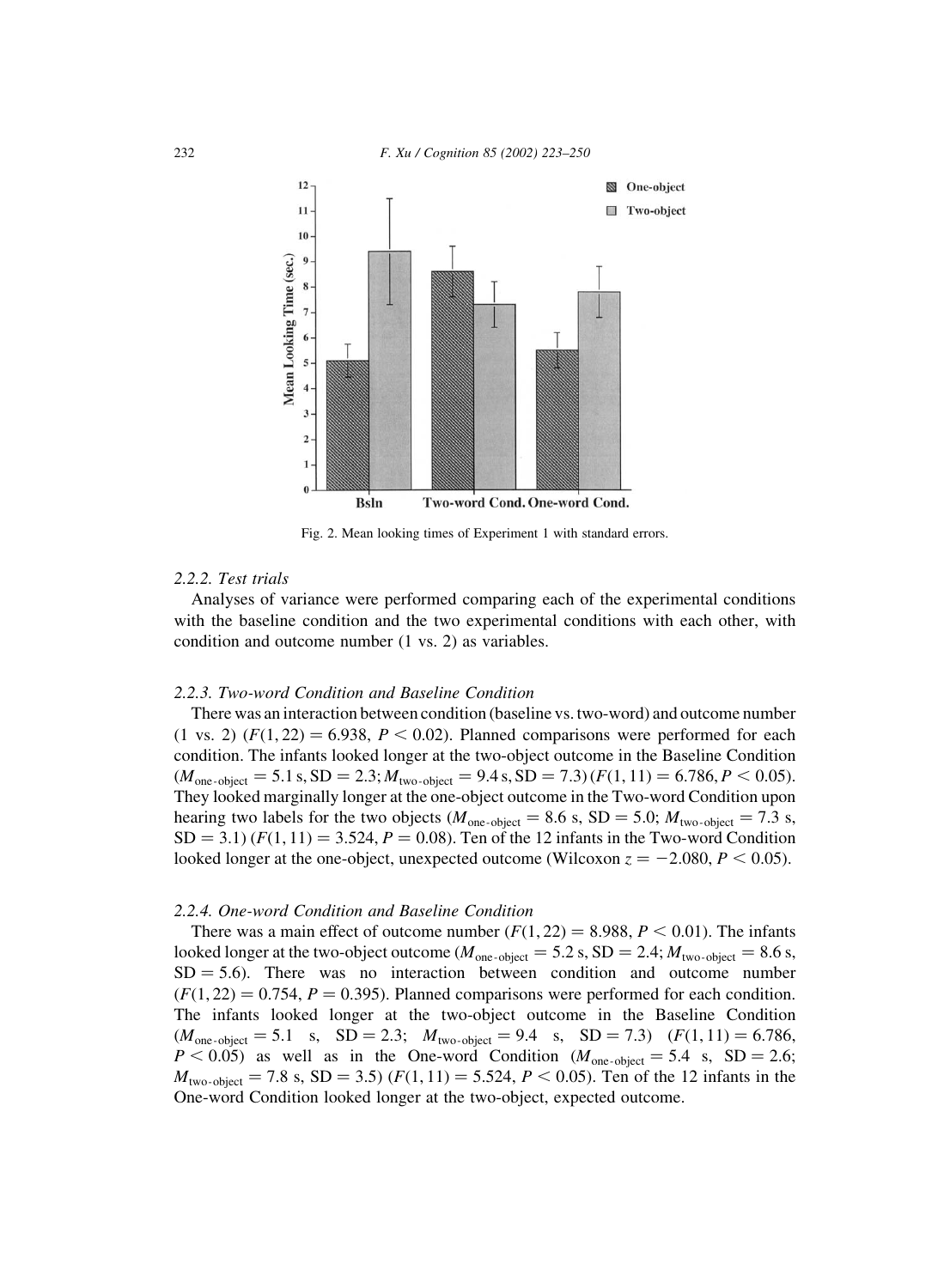## 2.2.5. One-word Condition and Two-word Condition

There was a marginally significant interaction between condition and outcome number  $(F(1, 22) = 3.303, P = 0.08)$ . The infants showed different patterns of looking on the test trials of the two conditions.

## 2.2.6. Parental report of word comprehension

For the Two-word Condition, ten out of 12 parents reported that their infants were familiar with ducks and balls. Only two reported that their infants understand the words "duck" or "ball". The average estimated comprehension vocabulary for this group of infants was three words. For the One-word Condition, 11 out of 12 parents reported that their infants were familiar with ducks and balls. Three reported that their infants understand the word "duck" and five the word "ball". The average estimated comprehension vocabulary for this group of infants was four words. Thus, most of the infants were familiar with the objects but very few of them comprehended the words for these objects.

#### 2.3. Discussion

In Experiment 1, 9-month-old infants succeeded in an object individuation task when provided with two distinct labels for two objects; they failed the same task when a single label was provided for both objects. That is, only when two distinct labels were given were the infants able to use them to establish two distinct objects behind the screen. Furthermore, the familiarization trials showed that in both the One-word and the Two-word Conditions, the infants looked longer when the objects were labeled relative to when they were unlabeled, and the presence of one word increased the infants' attention to the objects as much as the presence of two words. This result suggests that the success in the Two-word Condition was not simply due to an increase of attention when two words were present.

Before concluding that this facilitation effect is due to the presence of language per se, it is important to ask if other kinds of auditory signal could also help infants in an object individuation task. Experiment 2 addressed this question by providing the infants with two distinct tones for the objects. We also used a different pair of objects to test the generality of the findings in Experiment 1.

## 3. Experiment 2

This experiment used a similar procedure as that of Experiment 1. In the Two-word Condition, again two distinct labels were provided as the objects were shown to the infants; in the Two-tone Condition, two distinct tones were paired with the objects.

## 3.1. Method

#### 3.1.1. Participants

Thirty-six full-term 9-month-old infants (18 girls and 18 boys) participated in the study (mean age 9 months, 0 days; range 8 months, 18 days to 9 months, 19 days). Equal numbers of boys and girls were randomly assigned to one of three conditions: the Twoword Condition (mean age 9 months, 0 days; range 8 months, 21 days to 9 months, 19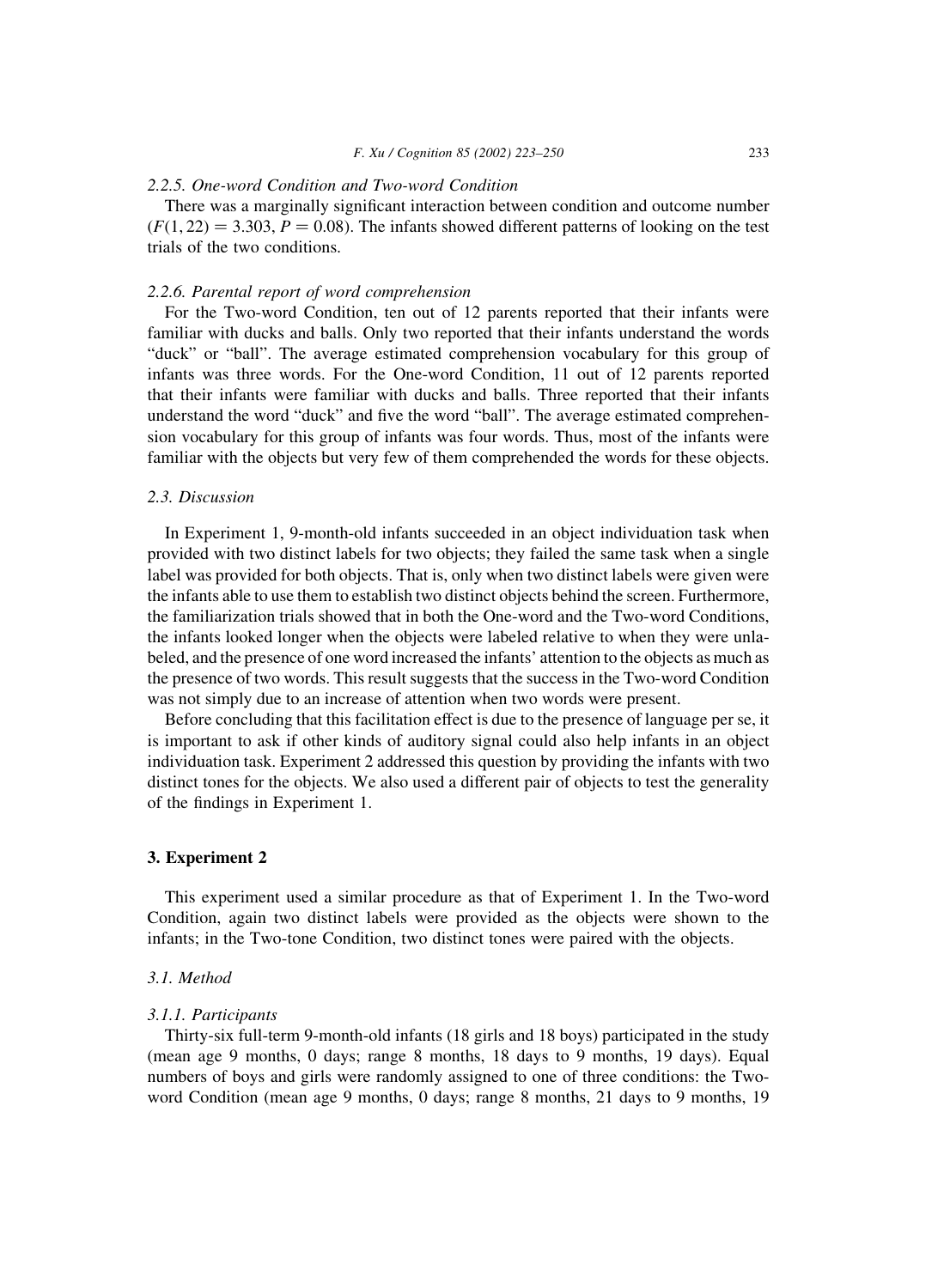days), the Two-tone Condition (mean age 9 months, 0 days; range 8 months, 18 days to 9 months, 18 days), and the Baseline Condition (mean age 9 months, 1 day; range 8 months, 18 days to 9 months, 17 days). All infants were recruited from the same population as in Experiment 1. Four additional infants were excluded because of fussiness or parental interference. English was the primary language spoken at home for all infants.

## 3.1.2. Materials and apparatus

Two objects were used in the experiment: a sippy cup with yellow and orange vertical stripes (about  $11 \times 8 \times 7.5$  cm in size) and a baby shoe with red, green, blue and white stripes (about  $12.5 \times 6 \times 5$  cm in size). The same four foam core screens were used as in Experiment 1. The apparatus was the same as in Experiment 1.

#### 3.1.3. Design and procedure

Equal numbers of infants were randomly assigned to three conditions: the Two-word Condition, the Two-tone Condition, and the Baseline Condition. The experiment began with a calibration as in Experiment 1.

3.1.3.1. Two-word Condition The procedure was identical to the Two-word Condition of Experiment 1.

3.1.3.2. Two-tone Condition The procedure was identical to the Two-word Condition except for one important difference: instead of hearing two labels for the objects, the infants heard two distinct tones played from a keyboard behind the stage (a D-sharp and a C one octave above the middle C). The tones were approximately the same volume as the words in the Two-word Condition.

3.1.3.3. Baseline Condition The procedure was identical to the Baseline Condition of Experiment 1.

## 3.2. Results

The main results of Experiment 2 are shown in Fig. 3. An alpha level of 0.05 was used in all statistical analyses. Preliminary analyses found no effects of sex, order of outcome, and which object was the single object. Subsequent analyses were collapsed over these variables. All infants were off-line observed by a second observer who was completely blind to the condition and order of outcome of the experiment. Interscorer reliability averaged 93%.

## 3.2.1. Familiarization trials

An analysis of variance was performed comparing the familiarization trials with condition (two-word vs. two-tone) and trial type (labeled/tone vs. silent) as variables. There was a marginal main effect of type of trial  $(F(1, 23) = 2.980, P = 0.09)$   $(M_{\text{labeled}} = 6.5 \text{ s},$  $SD = 4.8$ ;  $M_{\text{silent}} = 5.2$  s,  $SD = 3.8$ ). When planned comparisons were performed on each condition, the effect of trial type was not statistically significant (Two-word Condition:  $M_{\text{labeled}} = 6.0 \text{ s}, SD = 5.2; M_{\text{silent}} = 3.8 \text{ s}, SD = 2.3; F(1, 11) = 2.532, P = 0.14; Two$ tone Condition:  $M_{\text{tone}} = 7.0 \text{ s}$ , SD = 4.5;  $M_{\text{silent}} = 6.6 \text{ s}$ , SD = 4.5;  $F(1, 11) = 0.425$ ,  $P = 0.528$ .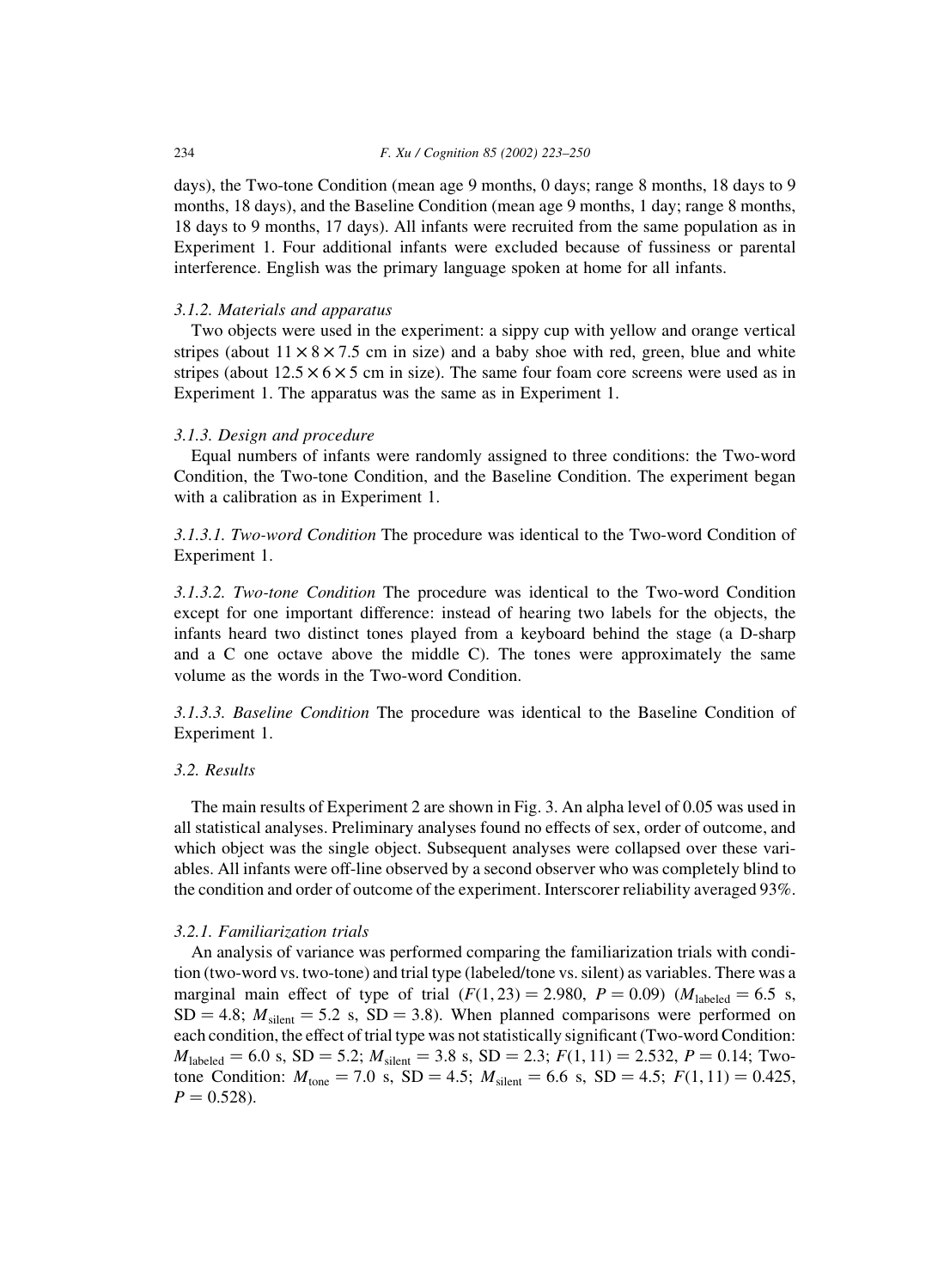

Fig. 3. Mean looking times of Experiment 2 with standard errors.

#### 3.2.2. Test trials

Analyses of variance were performed comparing each of the experimental conditions with the baseline condition and the two experimental conditions with each other, with condition and outcome number (1 vs. 2) as variables.

#### 3.2.3. Two-word Condition and Baseline Condition

There was an interaction between condition (baseline vs. two-word) and outcome number (1 vs. 2)  $(F(1, 22) = 4, 386, P < 0.05)$ . Planned comparisons were performed within each condition. The infants looked slightly longer at the two-object outcome in the Baseline Condition  $(F(1, 11) = 2.609, P = 0.14)$   $(M_{one\text{-object}} = 4.5 \text{ s}, SD = 1.8;$  $M_{two\text{-object}} = 6.0 \text{ s}, SD = 3.0$ . They looked reliably longer at the one-object outcome in the Two-word Condition upon hearing two labels for the two objects  $(F(1, 11) = 4.386,$  $P < 0.05$ ) ( $M_{\text{one-object}} = 6.8 \text{ s}$ , SD = 4.0;  $M_{\text{two-object}} = 5.1 \text{ s}$ , SD = 3.3). Ten of the 12 infants in the Two-word Condition looked longer at the one-object, unexpected outcome (Wilcoxon  $z = -2.510, P < 0.05$ ).

#### 3.2.4. Two-tone Condition and Baseline Condition

There was a marginal main effect of outcome number  $(F(1, 22) = 3.442, P = 0.07)$  $(M_{\text{one-object}} = 5.4 \text{ s}, \text{ SD} = 3.3; M_{\text{two-object}} = 6.4 \text{ s}, \text{ SD} = 2.8).$  There was no interaction between condition and outcome number  $(F(1, 22) = 0.199, P = 0.660)$ . Planned comparisons were performed within each condition. The infants looked slightly longer at the twoobject outcome in the Baseline Condition ( $F(1, 11) = 2.609$ ,  $P = 0.14$ ) ( $M_{one\text{-object}} = 4.5$ s, SD = 1.8;  $M_{two\text{-object}} = 6.0$  s, SD = 3.0); they did not look reliably longer at either outcome in the Two-tone Condition  $(F(1, 11) = 1.008, P = 0.338)$  ( $M_{one-object} = 5.4$  s,  $SD = 3.3; M_{two\text{-object}} = 6.3 \text{ s}, SD = 2.8$ . Ten of the 12 infants in the Two-tone Condition looked longer at the two-object, expected outcome.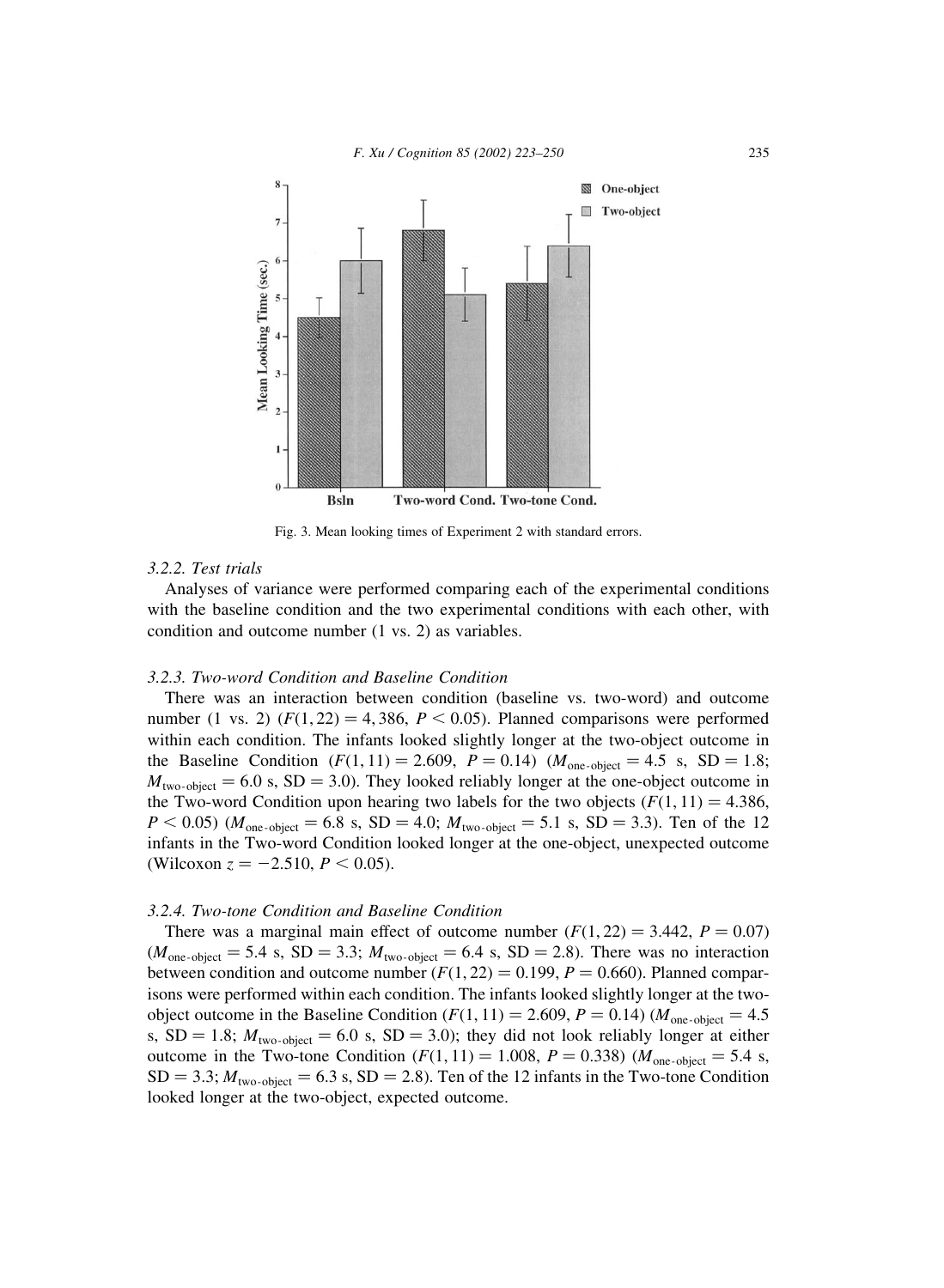## 3.2.5. Two-word Condition and Two-tone Condition

There was an interaction between condition and outcome number  $(F(1, 22) = 4.386$ ,  $P < 0.05$ ). The infants showed different patterns of looking on the test trials of the two conditions.

## 3.2.6. Parental report of word comprehension

For the Two-word Condition, nine out of 12 parents reported that their infants were familiar with shoes and cups. Only two parents reported that their infants understand the word "cup" and one the word "shoe". The average estimated comprehension vocabulary for this group of infants was three words. For the Two-tone Condition, eight out of 12 parents reported that their infants were familiar with shoes and cups. None reported that their infants understand the words "cup" or "shoe". The average estimated comprehension vocabulary for this group of infants was two words. Thus, most of the infants were familiar with the objects but very few of them comprehended the words for them.

## 3.3. Discussion

With a different pair of objects, Experiment 2 replicated the basic result of Experiment 1 that two contrastive labels helped the infants succeed in this task. In contrast, with two non-speech sounds (in this case two distinct tones), the infants failed at this task even though the procedure was identical to that of the Two-word Condition. These results suggest that words play a special role in facilitating object individuation.

However, there is an alternative account for the failure in the Two-tone Condition, namely that the tones were not distinct enough from each other so the infants could not differentiate them. In Experiment 3, we replaced the two tones with two very different sounds: one was a two-tone sequence, and the other was a sound produced with a gadget that allowed us to play a car-alarm sound followed by a spaceship sound. The two sound sequences were different in timbre, pitch, and chromaticity. The complexity of the sounds made them more distinct from each other.

In Experiment 3, we also explored the role of familiarity, that is, whether either the objects or the words need to be familiar to the infants for labeling to facilitate object individuation. Although the parental reports we collected in Experiments 1 and 2 showed very little comprehension of words such as duck, ball, shoe, and cup, we were not certain that parents' reports were accurate. Recent work by Tincoff and Jusczyk (1999) suggested that even 5-month-old infants may comprehend highly frequent words like "Mommy" and "Daddy". To rule out the possibility that we simply chose objects that at least some infants had words for, we used novel objects and nonsense words in Experiment 3.

#### 4. Experiment 3

This experiment investigated whether the same facilitation effects found in Experiments 1 and 2 would replicate with novel objects and nonsense words, and whether two distinct sounds would help infants to succeed earlier.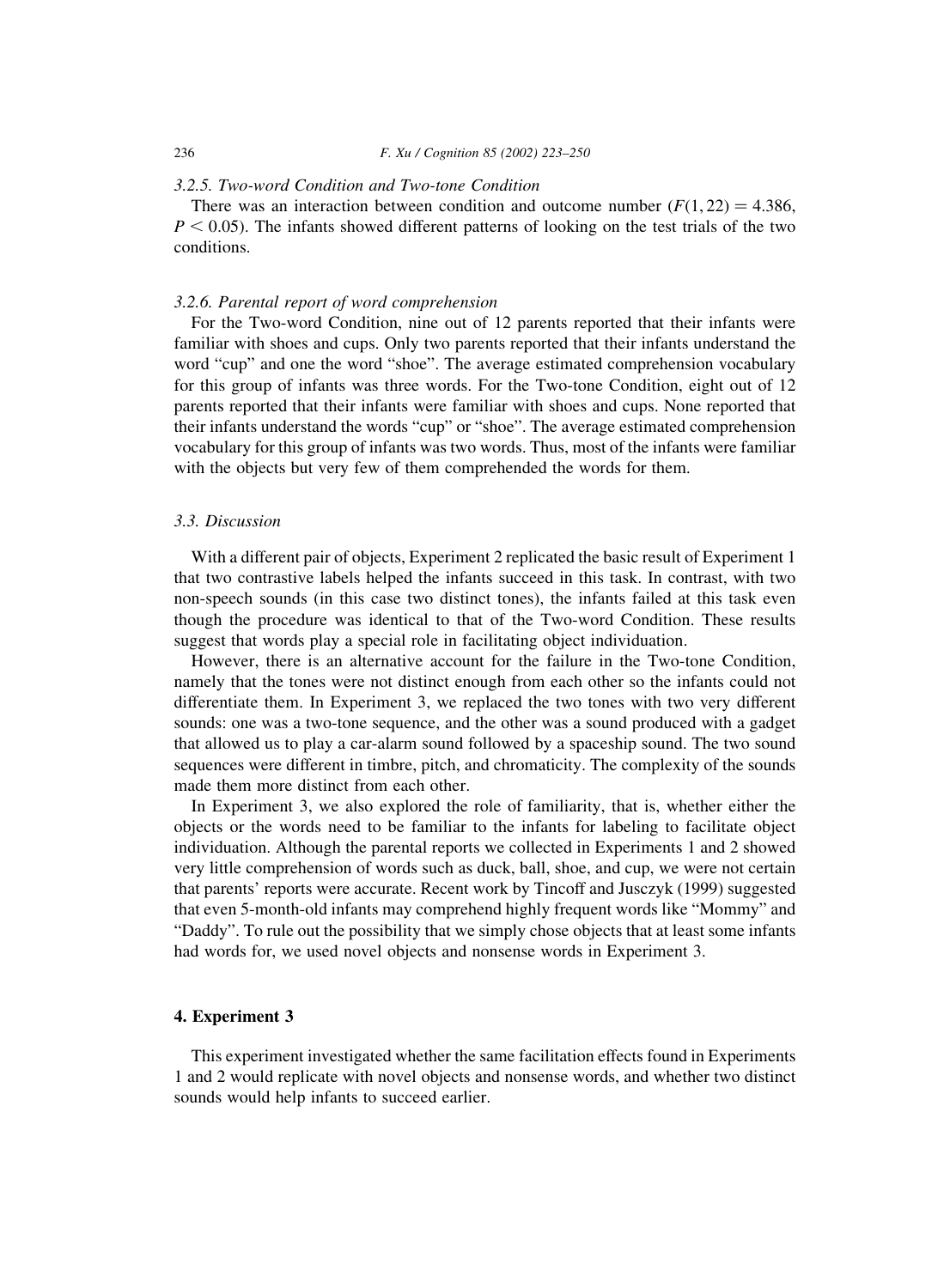## 4.1. Methods

## 4.1.1. Participants

Forty-eight full-term 9-month-old infants (half girls and half boys; mean age 9 months, 1 day; range 8 months, 15 days to 9 months, 15 days) participated in the experiment. Equal numbers of infants were randomly assigned to three conditions: the Two-word Condition (mean age 8 months, 29 days; range 8 months, 15 days to 9 months, 15 days), the Twosound Condition (mean age 9 months, 2 days; range 8 months, 16 days to 9 months, 15 days), and the Baseline Condition (mean age 9 months, 2 days; range 8 months, 20 days to 9 months, 15 days). The infants were recruited from the same population as in Experiments 1 and 2. Six additional infants were excluded because of fussiness or parental interference. English was the primary language spoken at home for all infants.

## 4.1.2. Materials and apparatus

Two novel objects were used in the experiment: a purple lizard-like animal and an artifact-like made-up object that consisted of a dark blue rectangular box and a big orange arrow on top. The lizard-like animal was attached to a stick and presented vertically; it had two small black eyes on its head, silver dots on its body, and four legs and two gosamer wings (approximately  $10 \times 13 \times 5$  cm in size). The rectangle box of the artifact-like object was decorated with three small orange triangles and glitter (approximately  $10 \times 13 \times 4$  cm in size). The same four foam core screens were used as in Experiments 1 and 2. The apparatus was identical to those used in Experiments 1 and 2.

## 4.1.3. Design and procedure

Equal numbers of infants were randomly assigned to three conditions: the Two-word Condition, the Two-sound Condition, and the Baseline Condition. The experiment began with a calibration as in Experiment 1.

4.1.3.1. Two-word Condition The procedure was identical to the Two-word Condition of Experiment 1 except that two nonsense words were used, "fendle" and "toma". The pairing of the objects and the words was counterbalanced across subjects.

4.1.3.2. Two-sound Condition The procedure was identical to the Two-word Condition except for one important difference: instead of hearing two labels for the objects, the infants heard two distinct sound sequences. One was a tone sequence played from a keyboard behind the stage (a D-sharp followed by a C one octave above the middle C); the other was a car-alarm sound followed by a spaceship sound played from a store-bought gadget. The two sound sequences were drastically different from each other. The sounds were approximately the same volume as the words in the Two-word Condition.

4.1.3.3. Baseline Condition The procedure was identical to the Baseline Condition of Experiment 1.

## 4.2. Results

The main results of Experiment 2 are shown in Fig. 4. An alpha level of 0.05 was used in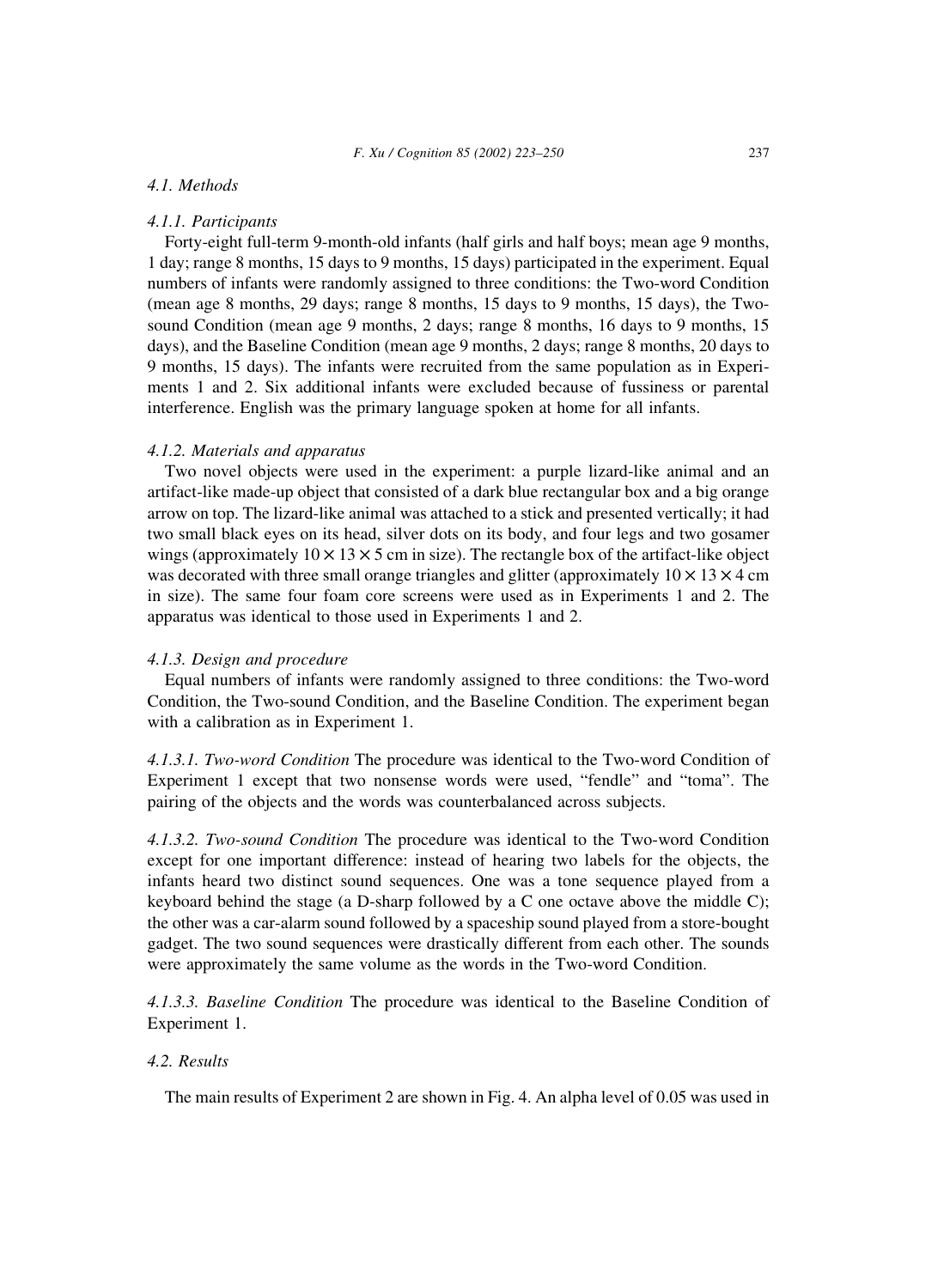all statistical analyses. Preliminary analyses found no effects of sex, order of outcome, and which object was the single object. Subsequent analyses were collapsed over these variables. Half of the infants were off-line observed by a second observer who was completely blind to the condition and order of outcome of the experiment. Interscorer reliability averaged 91%.

## 4.2.1. Familiarization trials

An analysis of variance was performed comparing the familiarization trials with condition (two-word vs. two-sound) and trial type (labeled/sound vs. silent) as variables. There was a marginal main effect of trial type  $(F(1,30) = 3.764, P = 0.07)$ . The infants looked longer when the objects were accompanied by a label or a sound than when they were not  $(M_{\text{labeled/sound}} = 6.4 \text{ s}, \text{SD} = 3.8; M_{\text{silent}} = 5.4 \text{ s}, \text{SD} = 3.5).$ 

Planned comparisons were performed within each condition. In the Two-word Condition, there was a marginal main effect of trial type  $(F(1, 15) = 3.978, P = 0.08)$  $(M_{\text{labeled}} = 6.8 \text{ s}, SD = 3.7; M_{\text{silent}} = 4.9 \text{ s}, SD = 3.3).$  In the Two-sound Condition, there was a main effect of trial type  $(F(1, 15) = 7.059, P < 0.05)$  ( $M_{\text{sound}} = 5.9$  s,  $SD = 2.8; M_{\text{silent}} = 4.3 \text{ s}, SD = 3.3.$ 

## 4.2.2. Test trials

Analyses of variance were performed comparing each of the experimental conditions with the baseline condition and the two experimental conditions with each other, with condition and outcome number (1 vs. 2) as variables.

## 4.2.3. Two-word Condition and Baseline Condition

There was an interaction between condition and outcome number  $(F(1, 30) = 8.889)$ ,



Fig. 4. Mean looking times of Experiment 3 with standard errors.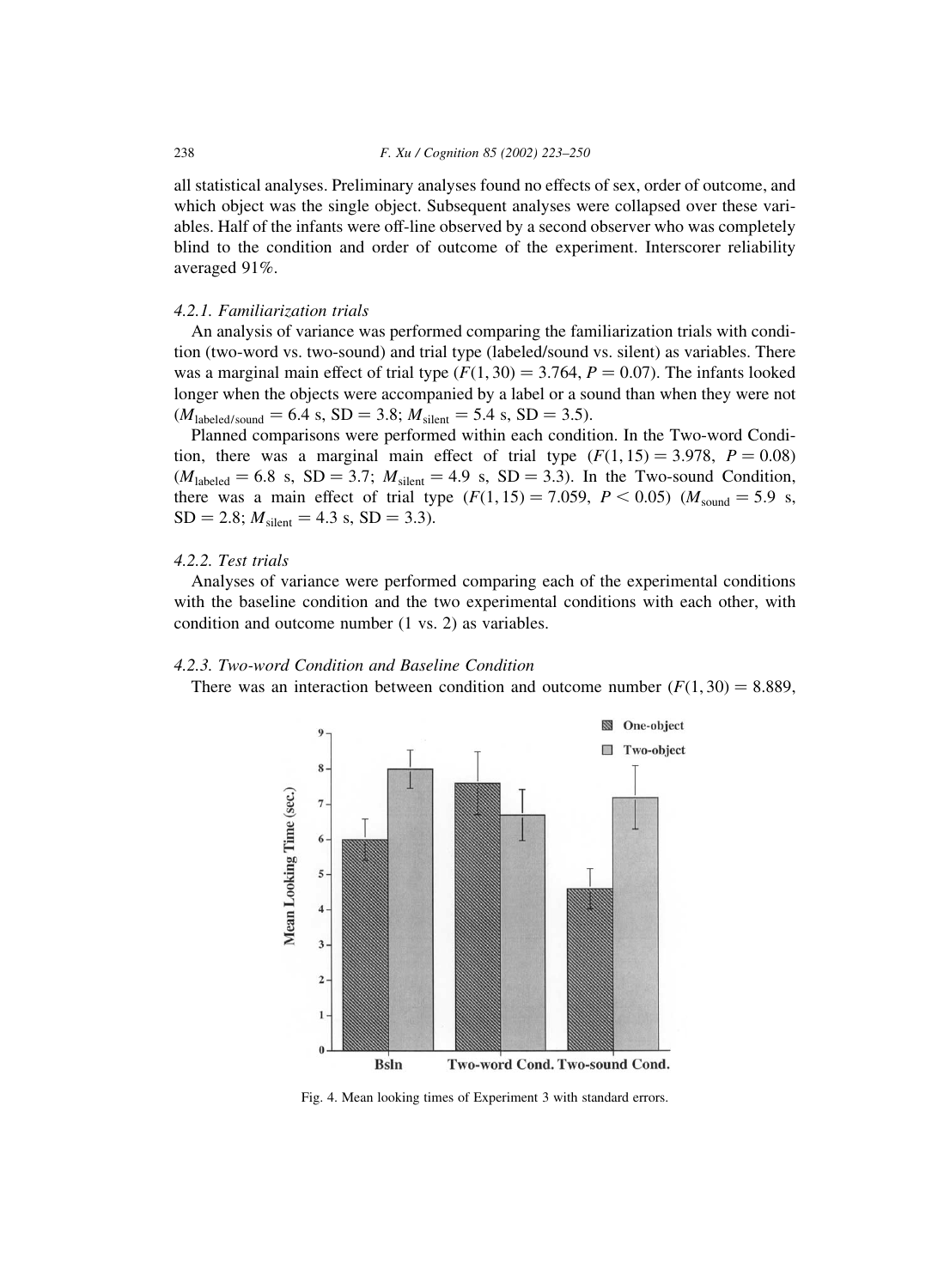$P < 0.01$ ). The infants looked longer at the two-object outcome in the Baseline Condition  $(M_{\text{one-object}} = 6.0 \text{ s}, \text{ SD} = 2.3; M_{\text{two-object}} = 8.0 \text{ s}, \text{ SD} = 2.1) (F(1, 15) = 21.754,$  $P < 0.001$ ). They did not look reliably longer at the one-object outcome in the Twoword Condition upon hearing two nonsense words for the two novel objects  $(M_{\text{one-object}} = 7.6 \text{ s}, \text{SD} = 3.5; M_{\text{two-object}} = 6.6 \text{ s}, \text{SD} = 2.9) (F(1, 15) = 0.741,$  $P > 0.1$ ). Twelve of the 16 infants in the Two-word Condition looked longer at the one-object, unexpected outcome (Wilcoxon  $P > 0.1$ ).

#### 4.2.4. Two-sound Condition and Baseline Condition

There was a main effect of outcome number  $(F(1,30) = 36.936, P \le 0.0001)$ . The infants looked longer at the two-object outcome than the one-object outcome. There was no interaction between condition and outcome number  $(F(1,30) = 0.798$ ,  $P = 0.379$ . Planned comparisons were performed within each condition. The infants looked longer at the two-object outcome in both the Baseline Condition and the Twosound Condition  $(M_{one\text{-}object} = 4.6 \text{ s}, SD = 2.2; M_{two\text{-}object} = 7.2 \text{ s}, SD = 3.6)$  $(F(1, 15) = 17.576, P < 0.001)$ . Twelve of the 16 infants in the Two-sound Condition looked longer at the two-object, expected outcome.

#### 4.2.5. Two-word Condition and Two-sound Condition

There was an interaction between condition and outcome number  $(F(1, 30) = 10.961$ ,  $P < 0.005$ ). The infants showed different patterns of looking on the test trials of the two conditions.

#### 4.3. Discussion

In Experiment 3, we replicated the basic facilitation effects of Experiments 1 and 2 with a pair of novel objects and two nonsense words. Infants who heard the two novel words paired with the unfamiliar objects succeeded in establishing a representation of two distinct objects behind the screen whereas infants who heard two distinct sounds failed to do so. These results suggest that labeling plays an important role in establishing representations of distinct objects.

However, the comparison between words and sounds is perhaps unsatisfactory. A critical difference between words and sounds is that words are produced by the human vocal tract and they are intentional whereas the sounds used in Experiments 2 and 3 are neither uttered by humans nor intentional. Recent work by Bloom (2000) suggests that intention plays a critical role in word learning. Thus, a better comparison may be between words and other intentional sounds produced by human beings, e.g. emotional expressions.

## 5. Experiment 4

Experiment 4 sought to compare the effects of words and emotional expressions on object individuation.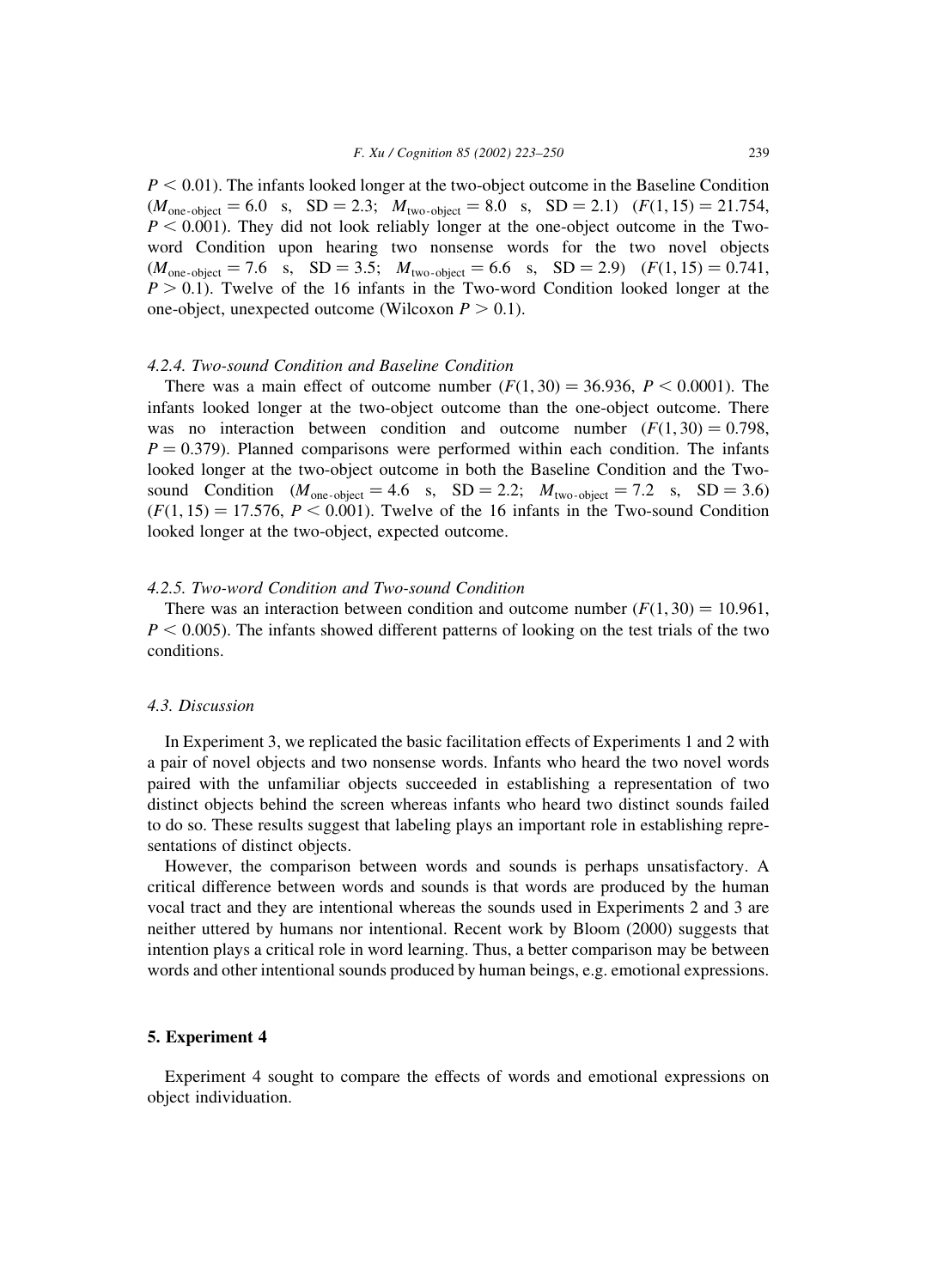## 5.1. Methods

## 5.1.1. Participants

Forty-eight full-term 9-month-old infants (half girls and half boys; mean age 9 months, 0 days; range 8 months, 15 days to 9 months, 15 days) participated in the experiment. Sixteen infants were randomly assigned to one of three conditions: the Word Condition (mean age 8 months, 25 days; range 8 months, 15 days to 9 months, 10 days), the Emotional-expression Condition (mean age 9 months, 1 day; range 8 months, 17 days to 9 months, 15 days), and the Baseline Condition (mean age 9 months, 2 days; range 8 months, 20 days to 9 months, 15 days). The infants were recruited from the same population as in previous experiments. Three additional infants were excluded because of fussiness (two) or experimenter error (one). English was the primary language spoken at home for all infants.

#### 5.1.2. Materials and apparatus

The same two novel objects were used in this experiment: a purple lizard-like animal and an artifact-like "box and arrow". The same four foam core screens were used as in previous experiments. The apparatus was identical to that used in previous experiments.

#### 5.1.3. Design and procedure

Equal numbers of infants were randomly assigned to three conditions: the Word Condition, the Emotional-expression Condition, and the Baseline Condition. The experiment began with a calibration as in Experiment 3.

5.1.3.1. Word Condition The procedure was identical to the Two-word Condition of Experiment 3 except that the nonsense words were "blicket" and "tupa". The pairing of the objects and the words was counterbalanced across infants.

5.1.3.2. Emotional-expression Condition The procedure was identical to the Word Condition except for one important difference: instead of hearing two labels for the objects, the infants heard two distinct emotional expressions produced by the experimenter. One emotional expression was an "Ah" sound carrying positive valence to express approval or satisfaction; the other emotional expression was an "Ewy" sound carrying negative valence to express dislike or disgust. The two expressions were produced for approximately the same duration and with approximately the same volume. The emotional expressions and the words were produced by the same female human voice at approximately the same volume.

5.1.3.3. Baseline Condition The procedure was identical to the Baseline Condition of Experiment 1.

## 5.2. Results

The main results of Experiment 4 are shown in Fig. 5. An alpha level of 0.05 was used in all statistical analyses. Preliminary analyses found no effects of sex, order of outcome, and which object was the single object. Subsequent analyses were collapsed over these vari-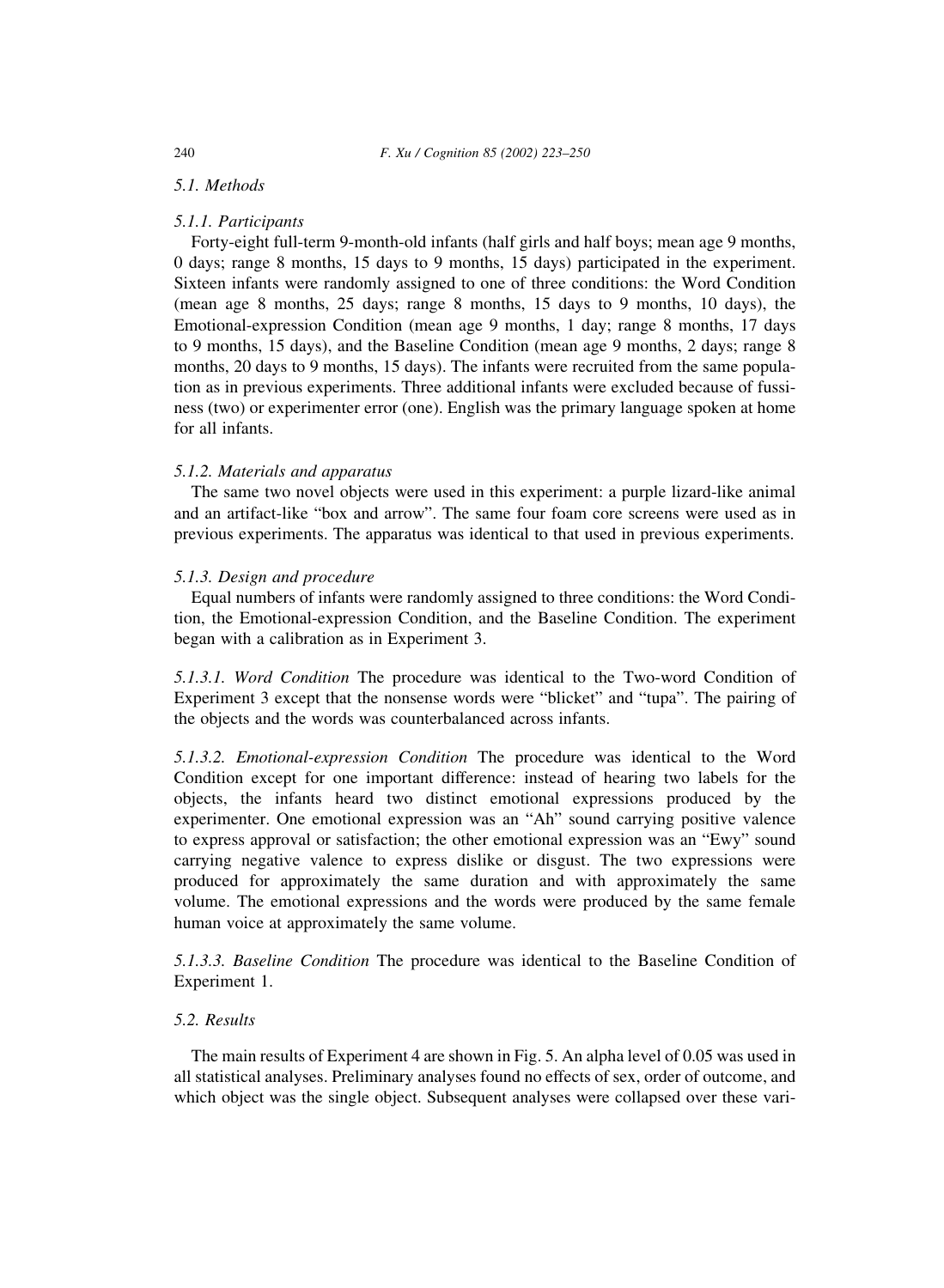

Fig. 5. Mean looking times of Experiment 4 with standard errors.

ables. Half of the infants were off-line observed by a second observer who was completely blind to the condition and order of outcome of the experiment. Interscorer reliability averaged 90%.

#### 5.2.1. Familiarization trials

An analysis of variance compared the familiarization trials with condition (word vs. emotional-expression) and trial type (labeled/emotional expression vs. silent) as variables. There was a main effect of type of trial  $(F(1, 30) = 4.502, P \le 0.05)$ . The infants looked longer when the objects were accompanied by a label or an emotional expression ( $M = 6.0$ ) s,  $SD = 2.8$ ) than when they were not ( $M = 5.0$  s,  $SD = 3.0$ ).

Planned comparisons were performed within each condition. In the Word Condition, there was a marginal main effect of trial type  $(F(1, 15) = 3.978, P = 0.08)$  ( $M<sub>labeled</sub> = 5.8$ ) s, SD = 3.7;  $M_{\text{silent}}$  = 4.9 s, SD = 3.3). In the Emotional-expression Condition, there was also a marginal main effect of trial type  $(F(1, 15) = 3.750, P = 0.08)$  ( $M_{\text{emo}} = 6.2$  s,  $SD = 2.8; M_{\text{silent}} = 5.1 \text{ s}, SD = 3.3$ .

#### 5.2.2. Test trials

Analyses of variance were performed comparing each of the experimental conditions with the baseline condition and the two experimental conditions with each other, with condition and outcome number (1 vs. 2) as variables.

#### 5.2.3. Word Condition and Baseline Condition

There was an interaction between condition and outcome number  $(F(1, 30) = 8.830$ ,  $P < 0.01$ ). Planned comparisons were performed within each condition. The infants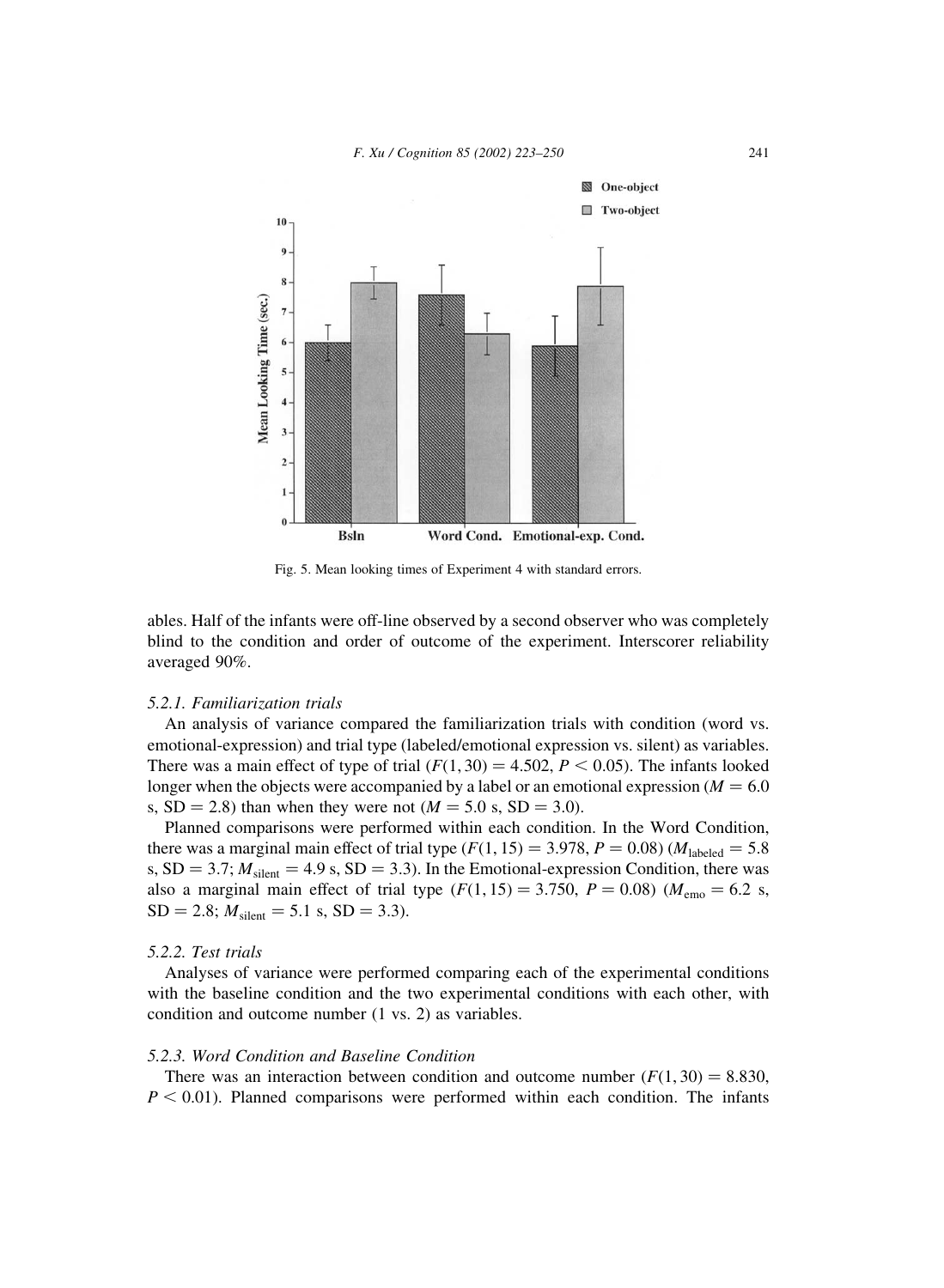looked longer at the two-object outcome in the Baseline Condition ( $M_{\text{one-object}} = 8.0 \text{ s}$ ,  $SD = 2.1$ ;  $M_{two\text{-object}} = 6.0$  s,  $SD = 2.3$ ) ( $F(1, 15) = 15.754$ ,  $P < 0.01$ ). They did not look reliably longer at the one-object outcome in the Word Condition upon hearing two nonsense words for the two novel objects ( $M_{one\text{-object}} = 7.6 \text{ s}, SD = 4.3; M_{two\text{-object}} = 6.3$ s, SD = 2.7) ( $F(1, 15) = 1.572, P > 0.1$ ). Twelve of the 16 infants in the Word Condition looked longer at the one-object, unexpected outcome (Wilcoxon  $P > 0.1$ ).

#### 5.2.4. Emotional-expression Condition and Baseline Condition

There was a main effect of outcome number  $(F(1, 30) = 13.297, P < 0.001)$ . The infants looked longer at the two-object outcome ( $M = 8.0$  s, SD = 5.2) than the oneobject outcome ( $M = 5.9$  s, SD = 4.3). There was no interaction between condition and outcome number  $(F(1, 30) = 0.001, P = 0.978)$ . Planned comparisons were performed within each condition. The infants looked longer at the two-object outcome in the Baseline Condition, and they looked marginally longer at the two-object outcome in the Emotionalexpression Condition ( $M_{\text{one-object}} = 5.9 \text{ s}$ , SD = 4.3;  $M_{\text{two-object}} = 7.9 \text{ s}$ , SD = 5.2)  $(F(1, 15) = 3.874, P = 0.07)$ . Fourteen of the 16 infants in the Emotional-expression Condition looked longer at the two-object, expected outcome.

#### 5.2.5. Two-word Condition and Emotional-expression Condition

There was an interaction between condition and outcome number ( $F(1,30) = 5.175$ ,  $P < 0.05$ ). The infants showed different patterns of looking on the test trials of the two conditions.

#### 5.3. Discussion

Experiment 4 contrasted words with emotional expressions that are both intentional and are produced by the human vocal tract. The results showed that words facilitated object individuation whereas emotional expressions did not. Emotional expressions differ from words in that they are not referential, e.g. I may think that snakes are disgusting and sneer at them whereas other people may think that they are adorable and coo at them. But all of us would still use the same word and call these creatures "snakes".

## 6. General discussion

Previous studies found that it is not until about 12 months of age that infants succeed in using sortal/object kind differences between, say, a duck and a ball, or a cup and a shoe, to establish two distinct objects behind an occluder in the object individuation task of Xu and Carey (1996). In the current studies, we found that when 9-month-old infants were given two distinct labels they succeeded in the same object individuation task. In all four experiments, the presence of two distinct labels led to success in object individuation, both with familiar objects and words (Experiments 1 and 2) and with unfamiliar objects and words (Experiments 3 and 4). Furthermore, the presence of a single label for both objects (Experiment 1), two tones (Experiment 2), two distinct sounds (Experiment 3), or two distinct emotional expressions (Experiment 4) did not help infants succeed on this task.

Several aspects of these data are important to note. First, because familiarity with the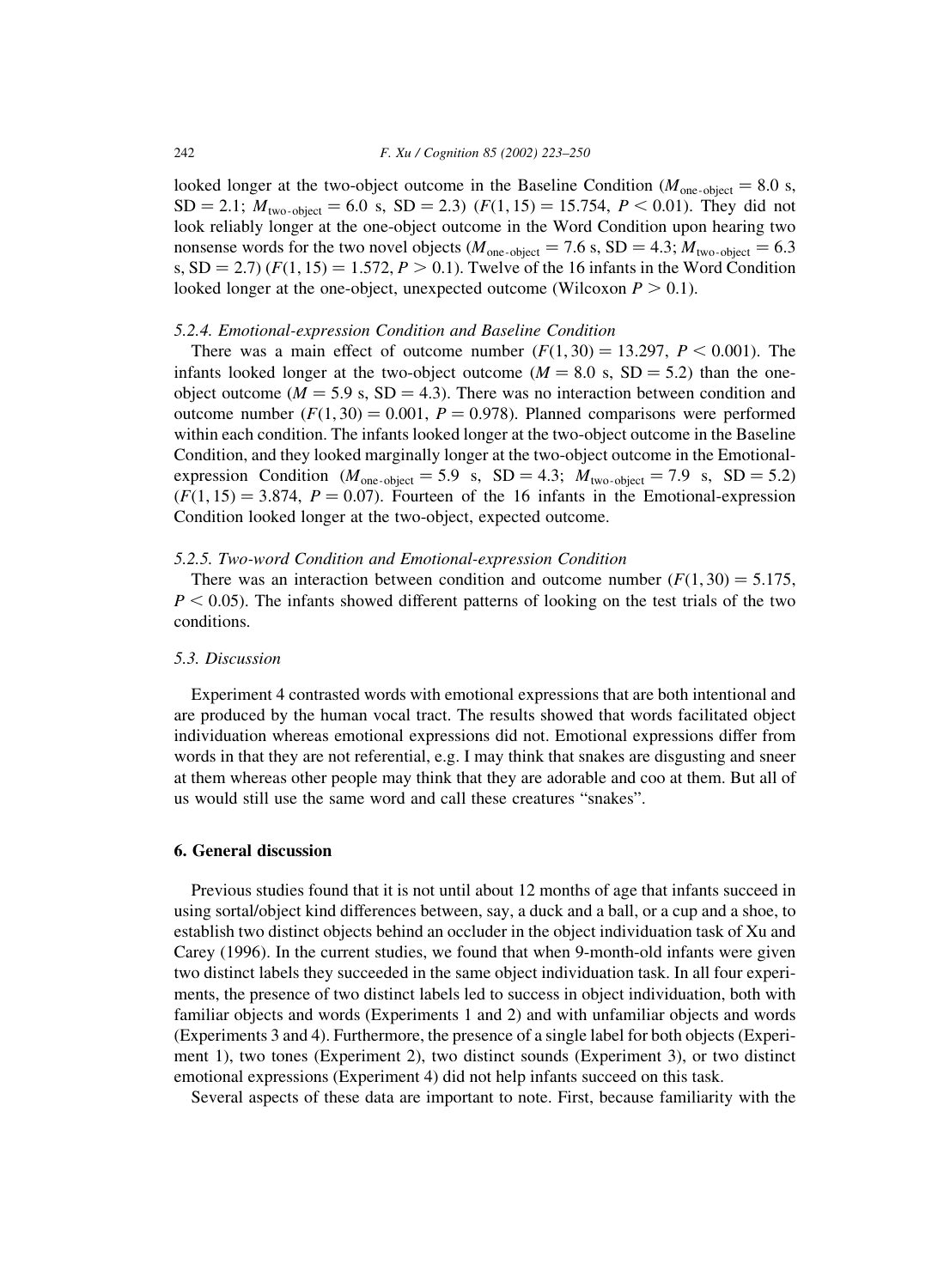objects or the labels was not necessary, we suggest that it is the presence of distinct labels per se that allowed the infants to establish two distinct individual objects. This is supported by the finding that the presence of a single label did not lead to success. That is, it was not the mere presence of words that facilitated object individuation, perhaps via heightened attention to the objects. Second, these facilitation effects may be language-specific since in Experiments 2–4, other non-speech sounds (two tones, two very distinct sounds, or two emotional expressions) did not lead to success on this task. Although we have not exhausted all other non-speech sounds, the current findings are suggestive that language may play a special role in facilitating object individuation.

How do these results bear on the question of what role language may play in conceptual development? In particular, what is the role of language in these studies and how might labeling help with the construction of sortal/kind concepts? I will consider four possibilities, from the weakest to the strongest, and discuss each one in turn.

The first, and weakest, possibility is that language does not facilitate the acquisition of sortal/object kind concepts in infants per se, but it does come to the rescue of infants' limited memory and information-processing capacities. This is a possibility that should be taken seriously if the Wilcox and Baillargeon (1998a,b) studies reflected the use of sortal/ object kind information. On their view, if the experimental task is sufficiently simplified, infants as young as 4.5 months are able to use property/featural information for object individuation *under limited circumstances*. If such early competence reflects the use of sortal/object kind information and not merely property/featural information, how would we then interpret the current results? A plausible candidate is that when the tasks are complex and when infants experience information overload, the presence of labels may allow them to hold the representations of two objects in mind and retrieve them later on in order to succeed on the task. In other words, the labels function as "summary representations" or mnemonics for the infants (Needham  $\&$  Baillargeon, 2000; Wilcox  $\&$  Baillargeon, 1998a). However, there are alternative interpretations of these studies and it remains an open question whether the younger infants used property or kind information to succeed in these simplified tasks (see Xu, in press, for a detailed discussion). In addition, preliminary evidence suggests that when perceptual information is pitted against linguistic information in an object individuation task, e.g. a single object is labeled by two distinct words or two distinct objects are labeled by a single word, 9-month-old infants rely on the linguistic information to infer the number of objects behind the occluder (Xu, 2002). These findings suggest that perhaps labels are not simply mnemonics that allow infants to remember and retrieve their object representations.

A second possibility is that distinct labels highlight the property/featural differences between objects. Once infants have taken further notice of these featural differences, they are more likely to conclude that there are two distinct objects behind the occluder. This is a stronger possibility than the first one because it allows language to influence infants' object representations: it is the presence of labels that draws the infants' attention to the object features and prompts them to further analyze these differences before drawing any conclusions about the number of objects in an event. One aspect of the data argues against this possibility, namely that the presence of two contrastive labels and a single label for both objects increased looking times to the objects by the same amount (in Experiment 1) compared to the silent trials when no label was provided. If two distinct labels simply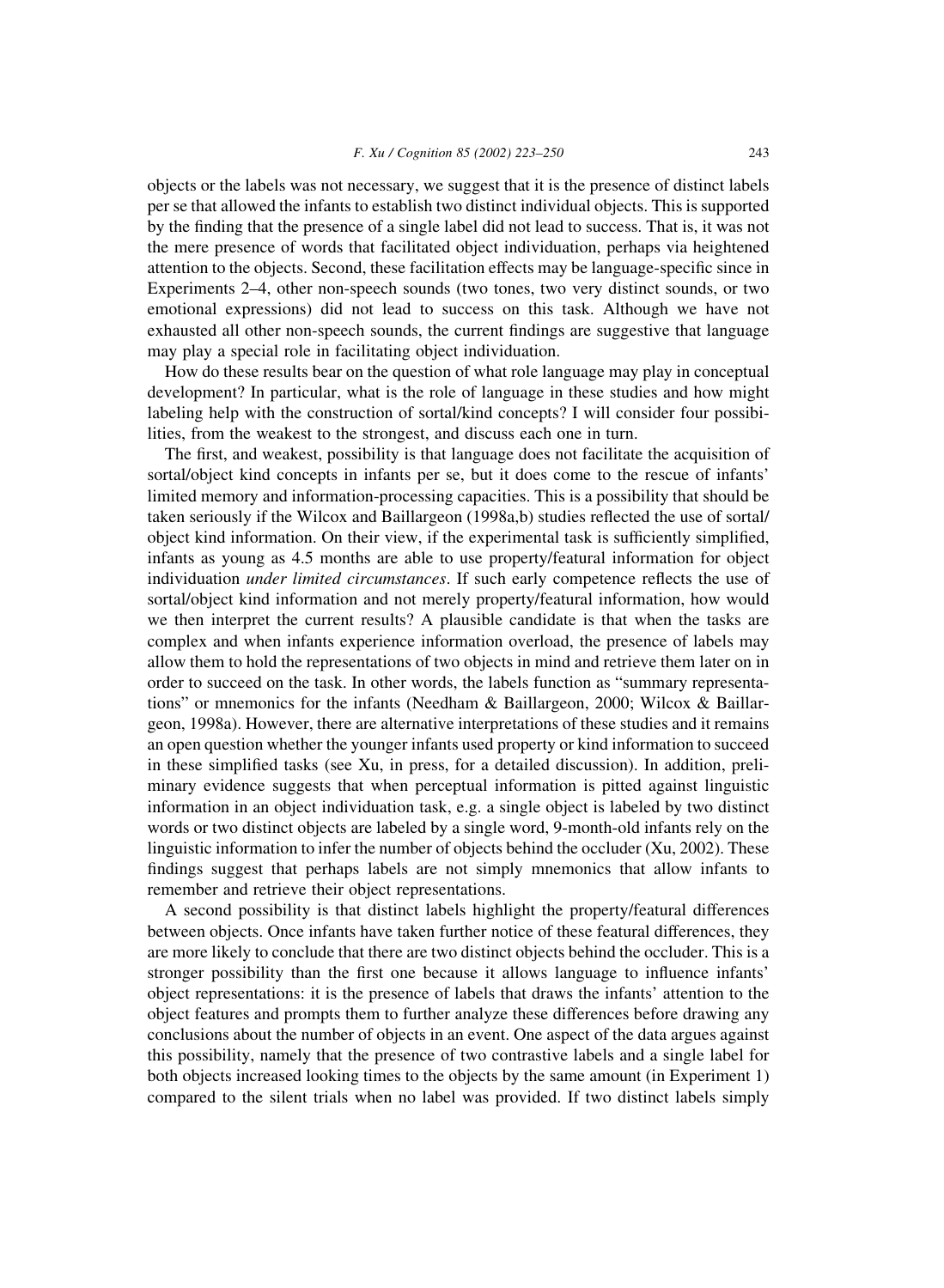increased the infants' attention to the objects, we would have predicted that the presence of two labels would have had a stronger attention-getting effect than the presence of a single label. That is, we would have expected a larger increase in looking time in the two-word condition than in the one-word condition when we compared the silent and the labeled trials. This was not the case. However, it might be argued that even though the increase of attention was the same in the two-word and the one-word conditions, how the infants used the information differed in the two conditions: the infants in the two-word condition used the extra looking time to discern the differences between the objects whereas the infants in the one-word condition used the extra time to analyze the sameness in object features. This is an empirical question that needs further research.

A third, and stronger, possibility is that words are "essence placeholders". Infants may expect that words for objects map onto distinct kinds in their environment. Given this expectation, the very fact that one object is called "a duck" and one object seen on a different occasion is called "a ball" is sufficient evidence for infants to posit two distinct kinds or essences. According to psychological essentialism (Gelman, in press; Medin  $\&$ Ortony, 1989), essences determine the surface features and properties of objects. If two kinds of objects are indeed behind an occluder, it follows that there must be two distinct tokens of objects. This may be a mechanism by which infants first establish what kinds of things are in their environment and how these object kind concepts can play a role in object individuation. The evidence so far, however, is consistent with the view that words pick out distinct object tokens for infants as opposed to object kinds. That is, in the presence of labels, do infants expect two kinds of objects behind the occluder or just two individual objects? Further studies may address the issue. If it turns out that infants expect two kinds of objects, I suggest that words serve as "essence placeholders". Simply hearing and remembering words for object kinds does not give an infant or anyone else fully-fledged concepts of dog or chair, but words such as "dog" and "chair" may direct the child to set up "placeholders" for the relevant concepts and through interacting with the world, these concepts are elaborated and beliefs about these concepts are cumulated.

The last, perhaps also the strongest, possibility is that language may exert some influence on cognitive architecture. Following the Hermer-Vazquez et al. (1999) proposal that language may serve as the vehicle for conjoining distinct parts of cognitive architecture, Xu (1999) hypothesized that learning names for things may allow infants to conjoin two aspects of object representations. Young infants, like adults, may have two distinct visual pathways for encoding object motion and location information (roughly speaking, the 'where' pathway) and for encoding object features (roughly speaking, the 'what' pathway) (see also Leslie, Xu, Tremoulet, & Scholl, 1998; Scholl & Leslie, 1999, for related proposals). Early on in infancy, these pathways are largely separated and there is little connection between the two. When infants first begin to learn words for objects such as "a cup" or "a ball", two independently motivated word learning constraints have to be satisfied: the whole object constraint and the taxonomic constraint (Markman, 1989). The whole object constraint says that words refer to whole objects as opposed to parts of objects; the taxonomic constraint says that words should be generalized to members of the same kind. These constraints map onto the two aspects of object representations encoding "where" and "what" information since the former picks out whole objects and the latter provides a similarity metric that correlates with kind membership. In other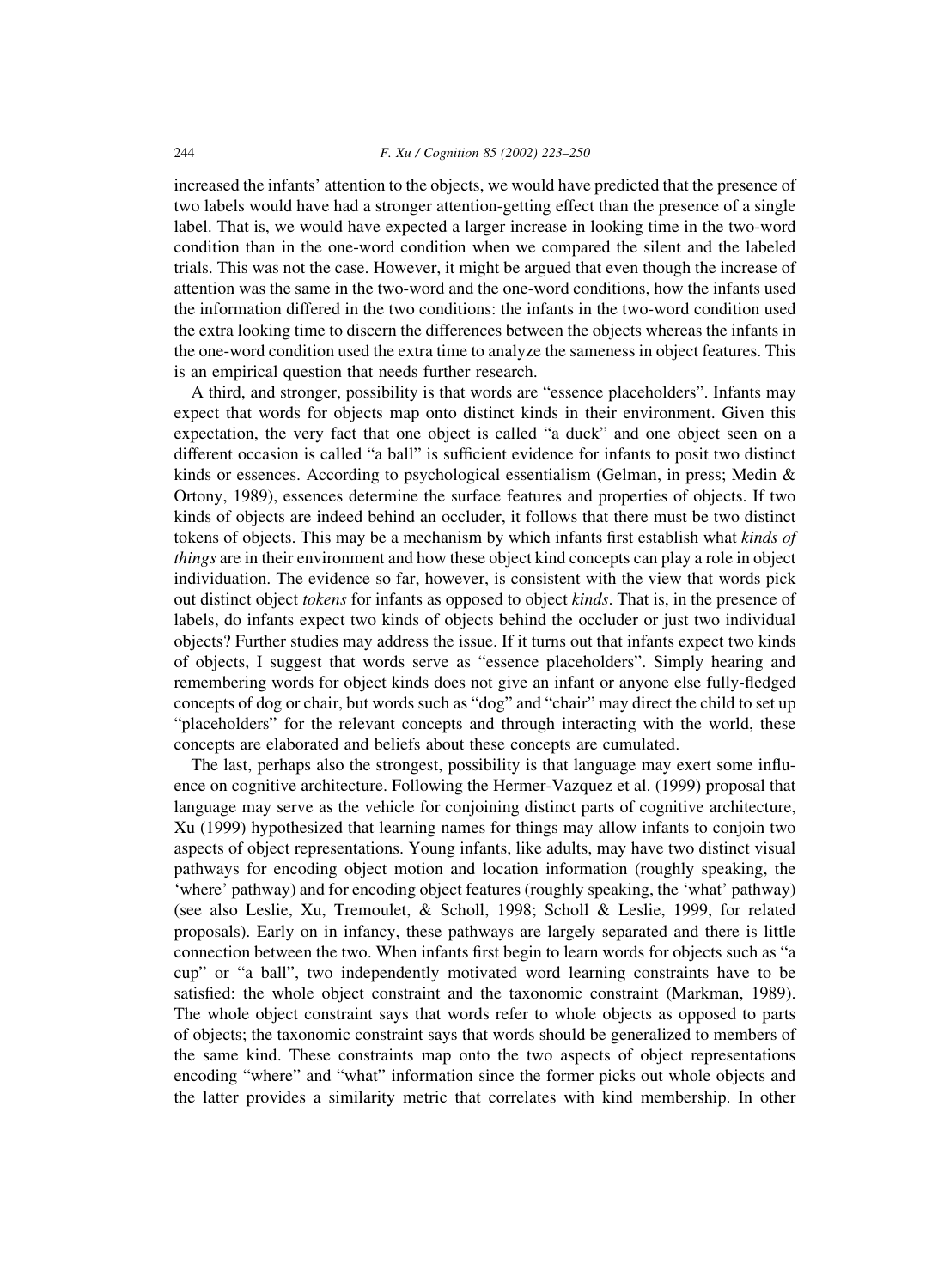words, in order to satisfy these constraints on word meaning, the infants would have to pay attention to both the location information and featural information. This conjecture also provides a way of connecting the literature on infant categorization (e.g. Eimas and Quinn, 1994; Quinn, Eimas, & Rosenkrantz, 1993) and the literature on object individuation (e.g. Xu  $\&$  Carey, 1996). What the infant categorization literature may be tapping into are the characteristics of the 'what' system but this system is largely independent of the system that establishes distinct objects using spatiotemporal information. Object individuation, however, requires both the 'what' and the 'where' systems. Clearly, this proposal needs further empirical investigation (see Bonatti, Frot, Zangl, & Mehler, in press, for empirical evidence that the sortal/kind *human* does not need language to conjoin 'what' and 'where' information).

If any of the last three possibilities is correct, we may have in our hands a case of how universal aspects of language may influence conceptual development. Object kinds are largely universal (with the exception of artifact kinds) and words for object kinds are present in all languages, thus we may be studying a universal process by which children learning different languages acquire kind concepts. That is, a universal mapping between words for objects (or count nouns) and object kinds (or kinds of individuals in general, see Bloom, 1996, 2000) may underpin the earlier success by the 9-month-old infants in the present studies. We could also go on to ask questions about whether the absence of words for kind concepts (e.g. deaf infants who might be delayed in learning these words) hinders conceptual development and whether any cross-linguistic differences exist in this domain.

Several questions remain. Is language the only mechanism for acquiring sortal/kind concepts for human infants? Is language necessary for representations of sortals/kinds? Are words special in some sense in facilitating the process of acquiring sortal/kind concepts? I will discuss each of these questions in turn.

Is language the only mechanism for acquiring sortal/object kind concepts for human infants? Perhaps not, although we lack direct empirical evidence. For example, human infants may use functional information as a source of evidence that two objects are of different kinds – if a person can drink out of one object and use a second object as a hammer, an infant may conclude that there are two distinct objects with distinct functions. Infants may also use simple correlated features in object individuation. For example, if an object is red, square, and makes a "clunk-clunk" sound (internally generated) as it bounces across the floor and another object is blue, spherical, and makes a beeping sound as it rolls across the floor, the clusters of features may lead the infant to conclude that it is highly unlikely that there is only a single object involved.

A related question is whether non-human primates are capable of representing object kinds as we do. Recent studies with non-human primates suggest that language is perhaps not necessary for acquiring object kind concepts. Uller, Xu, Carey, and Hauser (1997) found that rhesus monkeys passed the Xu and Carey task with a carrot and a piece of squash. However, these data are still open to alternative interpretations, e.g. perhaps the monkeys were keeping track of food substances, carrot stuff vs. squash stuff, as opposed to individual food items, a carrot vs. a piece of squash. On this alternative they would not find an outcome of a single piece of food with some carrot stuff and some squash stuff unexpected. More recently, Santos, Sulkowski, Spaepen, and Hauser (2001) replicated the Uller et al. finding with a manual search paradigm. In a series of experiments, rhesus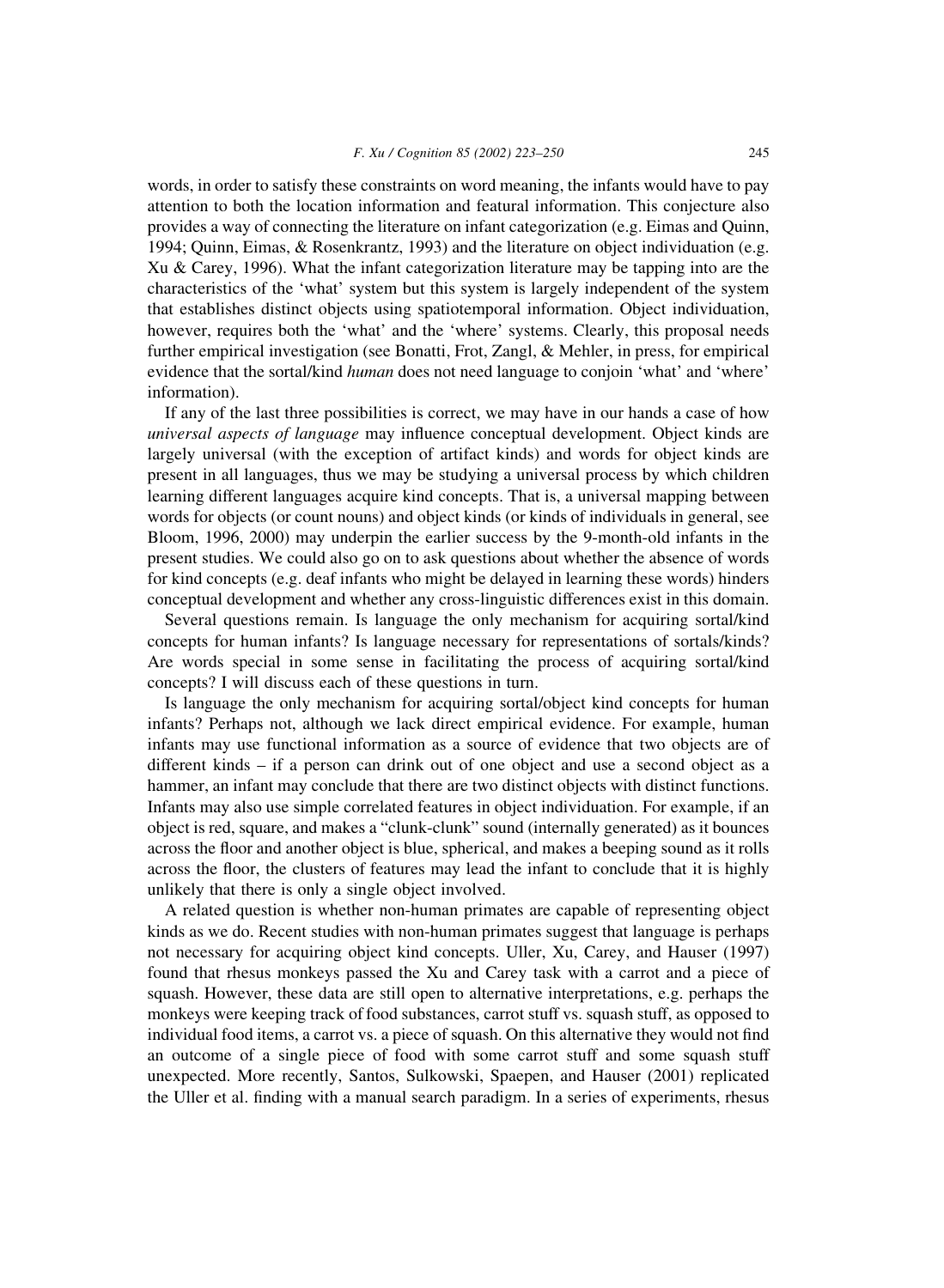monkeys were shown, say a grape, being hidden in a box. They were then allowed to approach the box to retrieve the food item. On a consistent trial, they retrieved the grape; on an inconsistent trial, they retrieved a different food item, say, a chunk of coconut meat. The dependent measure was whether the monkeys would search the box again. More persistent search on the inconsistent trials was interpreted as success in using property/ kind information for individuating food items. Santos et al. found that rhesus monkeys were able to use property/kind information for object individuation. To address the question of whether it was property or kind information that underlies the successes, Santos et al. contrasted shape with color using food items (e.g. a triangle vs. a disc, or a white vs. a blue piece of fruit). They interpreted their results as showing that rhesus macaques use color but not shape differences in individuating food items. They further argued that this reflected representations of food kinds because color, but not shape, tends to indicate change of kind membership in the domain of food. However, a closer look at the results suggests that the findings might not be as clear-cut. In Experiment 4 of Santos et al., there was no interaction between the shape and the color conditions, i.e. both groups searched longer on the violation trials (e.g. see disc then retrieve triangle) than the consistent trials (e.g. see disc then retrieve disc). Their interpretation was based on separate  $t$ -tests showing a statistically significant difference for the color but not the shape condition. Perhaps more subjects need to be tested to obtain a clearer result in the shape condition before any strong conclusions are drawn regarding whether the rhesus monkeys used kind distinctions for object individuation. In addition, size contrast apparently leads to successful individuation as well (Santos, pers. commun.). Thus, it is possible that adult rhesus monkeys are able to use all types of property contrasts in the service of object individuation.

Lastly, are words special in facilitating object individuation? Recently, Bloom and his colleagues (Bloom, 2000; Diesendruck & Markson, in press; Markson & Bloom, 1997) have examined whether words are special in the context of discussing the nature of word learning constraints (e.g. Markman, 1989). These studies contrasted words with facts conveyed verbally to see whether both types of information can be fast-mapped, and whether mutual exclusivity, a proposed word learning constraint, can be found with non-word stimuli. Three- and 4-year-old children were taught a new word or a new fact about an object and then recall was assessed ("Can you find the toma?" or "Can you find the one my uncle gave me?") immediately after, a week later, or a month later (Markson  $\&$ Bloom, 1997). With both words and facts, children were able to choose the correct object well above chance under all conditions. Markson and Bloom argued that word learning does not require special, dedicated mechanisms; it recruits other abilities that are already present for other purposes, including general learning and memory abilities (see Bloom, 2000; Tenenbaum & Xu, 2000; Xu & Tenenbaum, in press). Similarly, Diesendruck and Markson (in press) found that mutual exclusivity can be demonstrated with both words and facts. For example, in the fact condition, if there are two unfamiliar objects present and one of them is described as given to the experimenter by his uncle, the child would choose the other object when asked to find the object that was given to the experimenter by his sister. In the word condition, if one object is labeled "a blicket", the child would choose the other object when asked to find "the fendle". They suggest that mutual exclusivity is a pragmatic constraint as opposed to a constraint on word meaning per se. The general view advocated by these researchers is that word learning is not special and words are not special since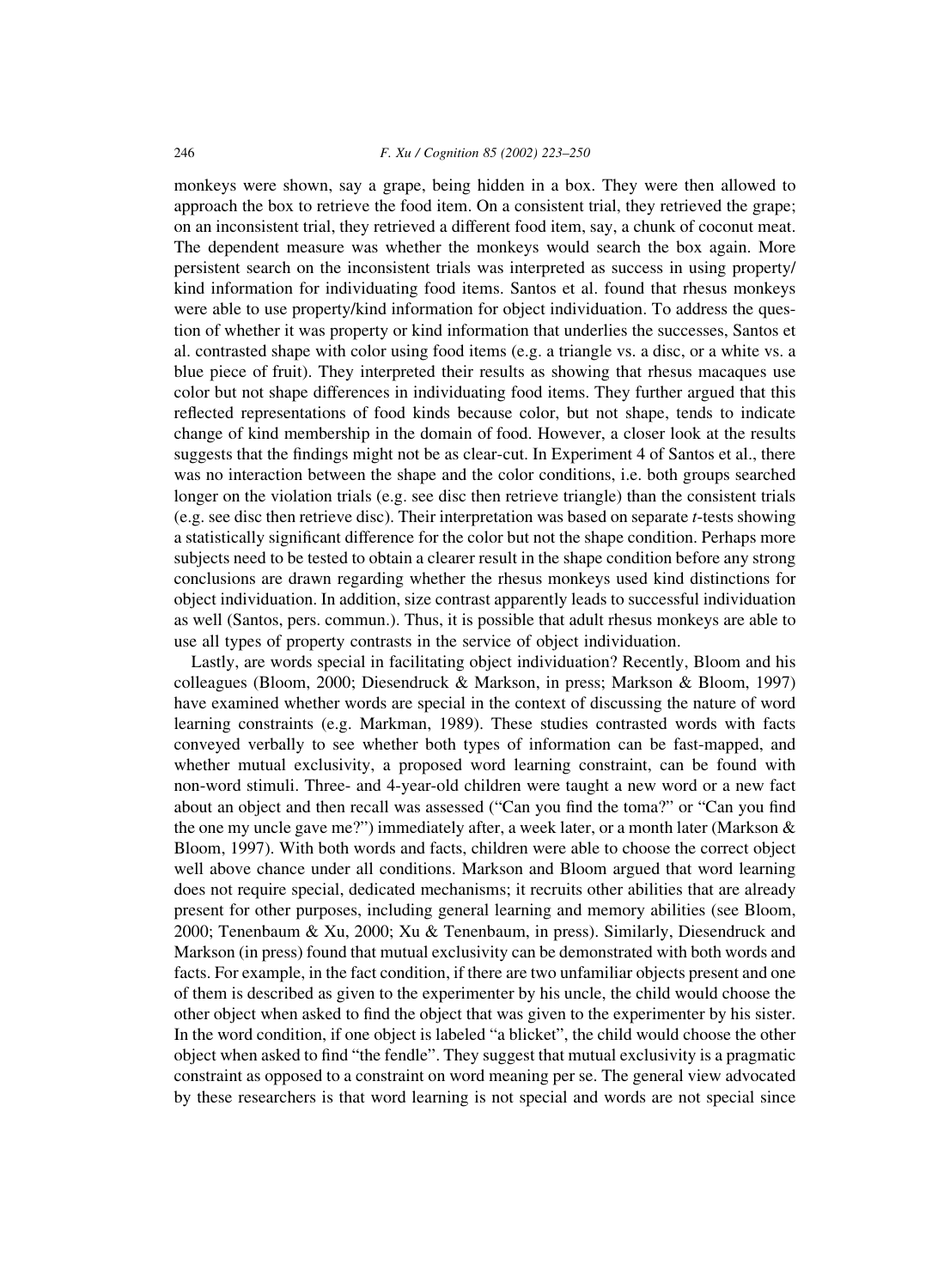parallel phenomena can be found with non-word stimuli. How do we put together these findings with the current results in which words seem to play a special role in facilitating object individuation (while other auditory stimuli do not)?

The conceptual issues addressed by these two lines of research are clearly related. Several differences between these studies, however, make the comparison less direct and I will raise some possibilities for further research. First, the ages of the children studied are very different. Bloom and colleagues' studies have examined 3- and 4-year-old children, who are proficient word learners, whereas the current studies tested 9-month-old infants who are not yet speaking. Second, the tasks used in the studies were drastically different. The experiments reviewed above by Bloom and colleagues focused on whether words or facts can be remembered long-term after brief exposures and whether word learning constraints are best characterized as pragmatic principles. The current studies do not address the issue of whether the infants learned the words at all, but rather whether the presence of words may influence non-linguistic concept acquisition. It is an open question whether the infants in the current studies have learned the specific words and whether they can remember them longterm. Future studies may also ask whether other verbal contrasts (e.g. "This is pretty" vs. "This is nice") would facilitate object individuation.

Although language might not be the only mechanism for acquiring sortal/kind concepts and non-human primates may have at least some ability to represent kinds, it is nonetheless of interest that different aspects of language learning may shape children's conceptual representations in important ways. The current findings suggest a role of language in the acquisition of sortal/object kind concepts in infancy: words in the form of labeling may serve as "essence placeholders". We raised several possibilities for how labeling may influence conceptual representations in infants who are acquiring their first words.

## Acknowledgements

I thank Allison Baker, Paul Bloom, Susan Carey, Dedre Gentner, Marc Hauser, Lori Markson, Cristina Sorrentino, Elizabeth Spelke, Joshua Tenenbaum, and three anonymous reviewers for helpful discussion and/or comments on earlier drafts. Thanks to the members of the MIT and Northeastern University Infant Cognition Laboratories for their help in data collection. This research was supported by NIH B/START grant (R03MH59040-02) and NSF grant (BCS-9910729). Experiment 1 was partially conducted in Spelke's laboratory and was supported by NIH grant (R37-HD23103).

#### References

- Balaban, M., & Waxman, S. (1996). Words may facilitate categorization in 9-month-old infants. Journal of Experimental Child Psychology, 64, 3–26.
- Baldwin, D. A., & Markman, E. M. (1989). Establishing word-object relations: a first step. Child Development, 60, 381–398.
- Bloom, P. (1996). Possible individuals in language and cognition. Current Directions in Psychological Science, 5, 90–94.

Bloom, P. (2000). How children learn the meanings of words. Cambridge, MA: MIT Press.

Bloom, P., & Keil, F. C. (2001). Thinking through language. Mind and Language, 16, 351–367.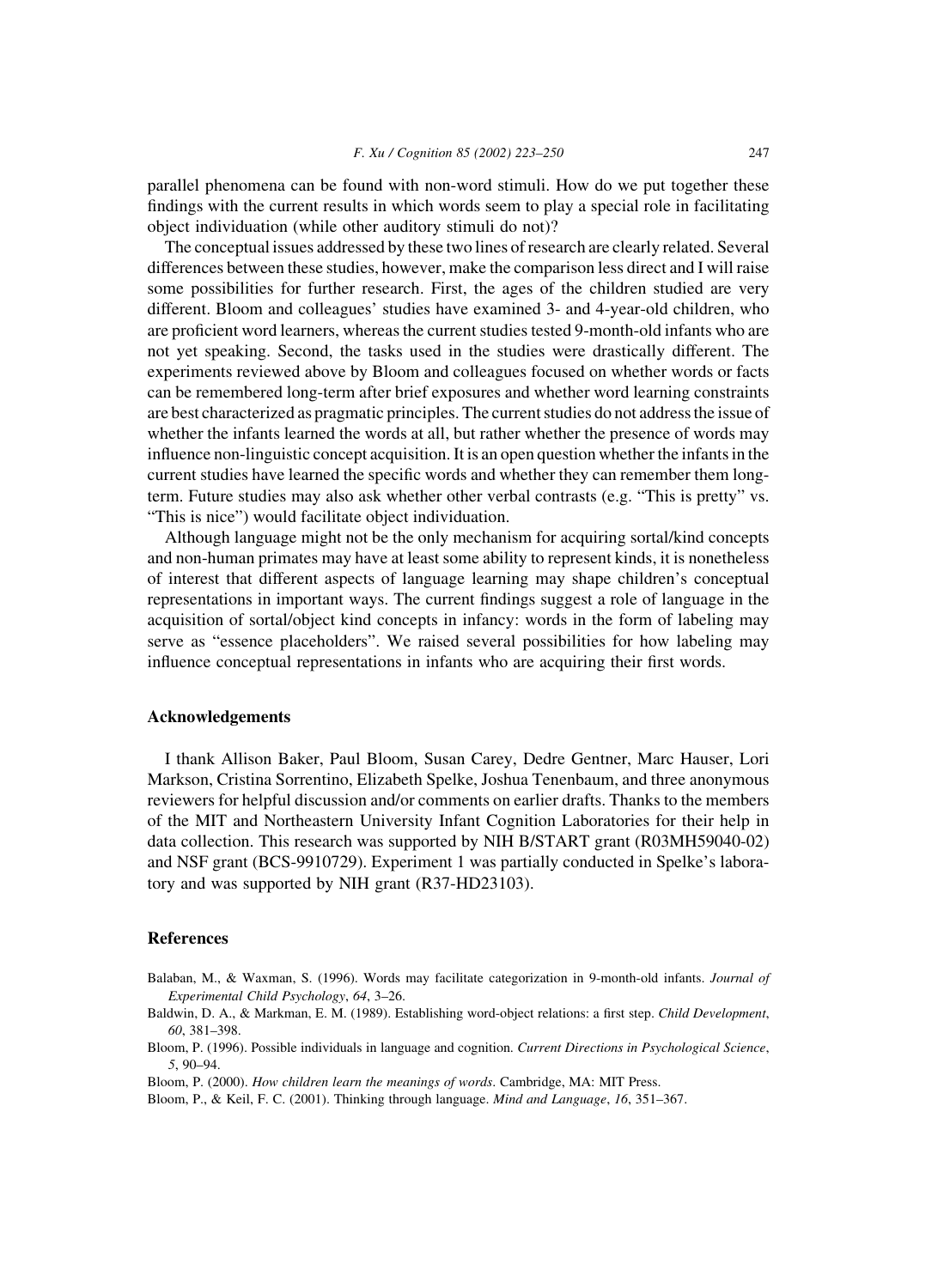- Bonatti, L., Frot, E., Zangl, R., & Mehler, J. (in press). The human first hypothesis: identification of conspecifics and individuation of objects in the young infant. Cognitive Psychology.
- Boroditsky, L. (2001). Does language shape thought? Mandarin and English speakers' conceptions of time. Cognitive Psychology, 43, 1–22.

Brown, R. (1976). Reference: in memorial tribute to Eric Lenneberg. Cognition, 4, 125–153.

- Carey, S. (1994). Does learning a language require the child to reconceptualize the world? Lingua, 92, 143–167.
- de Villiers, J. G., & de Villiers, P. A. (2000). Linguistic determinism and the understanding of false beliefs. In P. Mitchell & K. Riggs (Eds.), Children's reasoning and the mind (pp. 189–226). Hove: Psychology Press.
- Diesendruck, G., & Markson, L. (in press). Mutual exclusivity: a pragmatic constraint. *Developmental Psychol*ogy.
- Eimas, P., & Quinn, P. (1994). Studies on the formation of perceptually-based basic-level categories in young infants. Child Development, 65, 903–917.
- Fenson, L., Dale, P., Reznick, J. S., Thal, D., Bates, E., Hartung, J. P., Pethick, S., & Reilly, J. S. (1993). The MacArthur Communicative Development Inventories: users guide and technical manual. San Diego, CA: Singular Press.
- Fodor, J. A. (1975). The language of thought, Cambridge, MA: MIT Press.
- Gelman, S. (in press). The essential child: origins of essentialism in everyday thought. Oxford: Oxford University Press.
- Gentner, D., & Boroditsky, L. (2001). Individuation, relational relativity and early word learning. In M. Bowerman & S. Levinson, Language acquisition and conceptual development. Cambridge: Cambridge University Press.
- Gopnik, A., & Meltzoff, A. (1997). Words, thoughts and theories. Cambridge, MA: MIT Press.
- Gumperz, J. J., & Levinson, S. S. (1996). Rethinking linguistic relativity. Cambridge: Cambridge University Press.
- Gupta, A. (1980). The logic of common nouns. New Haven, CT: Yale University Press.
- Hale, C. M., & Tager-Flusberg, H. (2000). The influence of language on theory of mind: a training study, submitted for publication.
- Heider, E. (1972). Universals in color naming and memory. Journal of Experimental Psychology, 93, 10–20.
- Hermer, L., & Spelke, E. S. (1997). Modularity and development: the case of spatial reorientation. Cognition, 61, 195–232.
- Hermer-Vazquez, L., Spelke, E. S., & Katsnelson, A. S. (1999). Sources of flexibility in human cognition: dualtask studies of space and language. Cognitive Psychology, 39, 3–36.
- Hirsch, E. (1982). The concept of identity. New York: Oxford University Press.
- Hunt, E., & Agnoli, F. (1991). The Whorfian hypothesis: a cognitive psychology perspective. *Psychological* Review, 98, 377–389.
- Imai, M., & Gentner, D. (1997). A cross-linguistic study of early word meaning: universal ontology and linguistic influence. Cognition, 62, 169–200.
- Leslie, A., Xu, F., Tremoulet, P., & Scholl, B. (1998). Indexing and the object concept: developing 'what' and 'where' systems. Trends in Cognitive Sciences, 2, 10–18.
- Levinson, S. (1996). Frames of reference and Molyneux's question: crosslinguistic evidence. In P. Bloom & M. Peterson (Eds.), Language and space (pp. 109–169). Cambridge, MA: MIT Press.
- Li, P., & Gleitman, L. (2002). Turning the tables: language and spatial reasoning. Cognition, 83, 265–294.
- Lucy, J. (1992). Grammatical categories and cognition: a case study of the linguistic relativity hypothesis, Cambridge: Cambridge University Press.
- Macnamara, J. (1986). A border dispute: the place of logic in psychology. Cambridge, MA: MIT Press.
- Macnamara, J., & Reyes, G. E. (1994). The logical foundations of cognition. Oxford: Oxford University Press.

Markman, E. M. (1989). Categorization and naming in children. Cambridge, MA: MIT Press.

- Markson, L., & Bloom, P. (1997). Evidence against a dedicated system for word learning in children. Nature, 385, 813–815.
- Medin, D., & Ortony, A. (1989). Psychological essentialism. In S. Vosniadou & A. Ortony (Eds.), Similarity and analogical reasoning (pp. 179–195). New York: Cambridge University Press.
- Needham, A. (1998). Infants' use of featural information in the segregation of stationary objects. Infant Behavior and Development, 21, 47–76.
- Needham, A., & Baillargeon, R. (1997). Object segregation in 8-month-old infants. Cognition, 62, 121–149.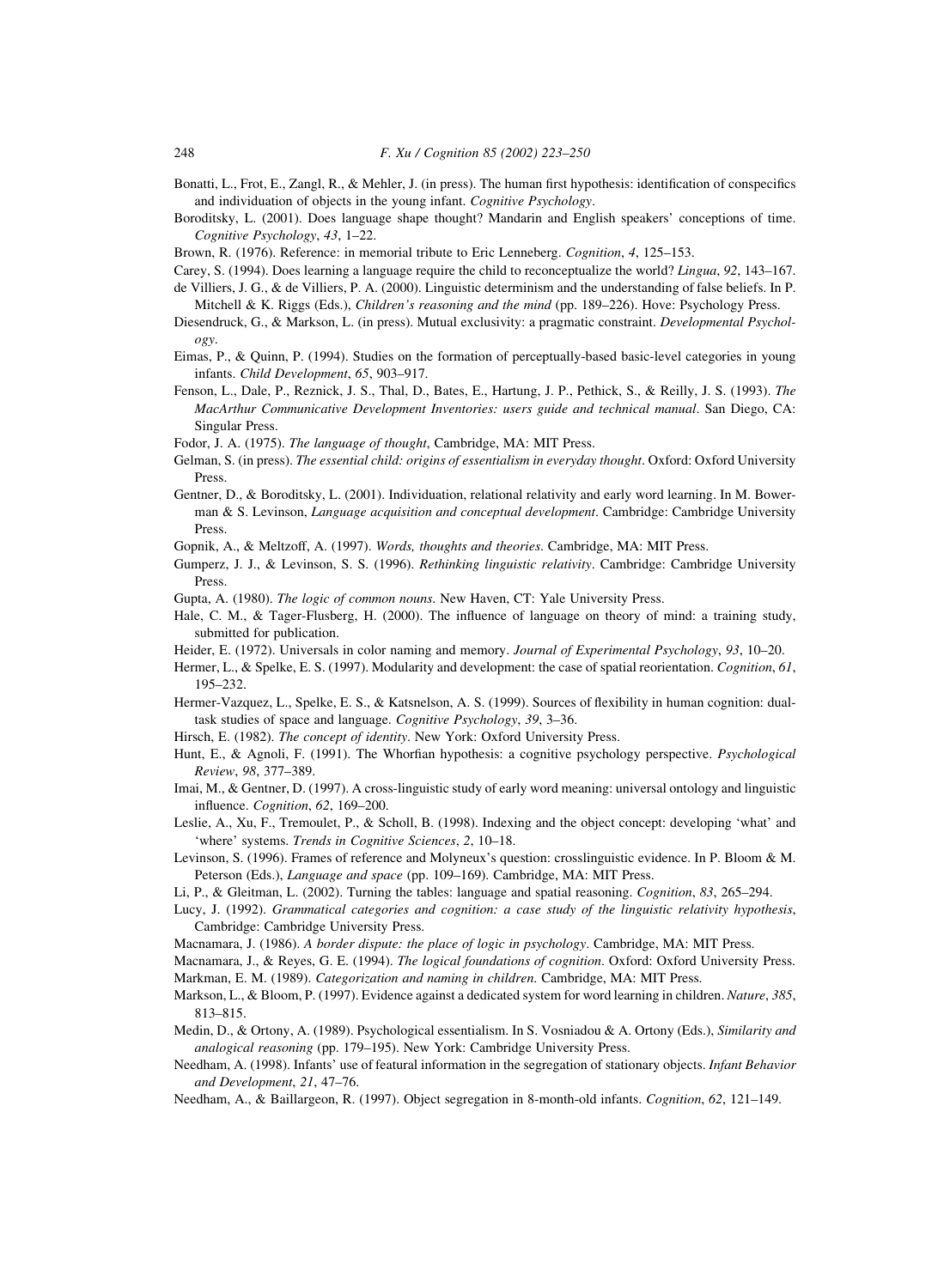- Needham, A., & Baillargeon, R. (1998). Effects of prior experience on 4.5-month-old infants' object segregation. Infant Behavior and Development, 21, 1–24.
- Needham, A., & Baillargeon, R. (2000). Infants' use of featural and experiential information in segregating and individuating objects: a reply to Xu, Carey, and Welch (1999). Cognition, 74, 255–284.
- Nelson, K. (1996). Language in cognitive development: emergence of the mediated mind. Cambridge: Cambridge University Press.
- Pederson, E., Danziger, E., Wilkins, D., Levinson, S., Kita, S., & Senft, G. (1998). Semantic typology and spatial conceptualization. Language, 74, 557–588.
- Pinker, S. (1984). Language learnability and language development. Cambridge, MA: Harvard University Press. Pinker, S. (1994). The language instinct, New York: William Morrow.
- Pinto, J. (1995). Xhab. Program written for looking time experiments. Palo Alto, CA: Author.
- Quine, W. V. O. (1960). Word and object. Cambridge, MA: MIT Press.
- Quinn, P. C., Eimas, P., & Rosenkrantz, S. L. (1993). Evidence for representations of perceptually similar natural categories by three- and four-month-old infants. Perception, 22 (4), 463–475.
- Rosch, E. (1975). Cognitive representations of semantic categories. Journal of Experimental Psychology: General, 104, 192–233.
- Rosch, E. (1978). Principles of categorization. In R. Rosch & B. B. Lloyd (Eds.) Cognition and categorization-Hillsdale, NJ: Erlbaum.
- Santos, L. R., Sulkowski, G. M., Spaepen, G. M., & Hauser, M. D. (2001). Object individuation using property/ kind information in rhesus macaques, submitted for publication.
- Scholl, B. J., & Leslie, A. M. (1999). Explaining the infant's object concept: beyond the perception/cognition dichotomy. In E. Lepore & Z. Pylyshyn, What is cognitive science? (pp. 26–73). Oxford: Blackwell.
- Sera, M. D., Bales, D. W., & Del Castillo Pintado, J. (1997). Ser helps Spanish speakers identify "real" properties. Child Development, 68, 820–831.
- Slobin, D. (1996). From "thought and language" to "thinking for speaking". In J. Gumperz & S. Levinson (Eds.), Rethinking linguistic relativity (pp. 70–96). Cambridge: Cambridge University Press.
- Soja, N., Carey, S., & Spelke, E. S. (1991). Ontological categories guide young children's inductions of word meaning: object terms and substance terms. Cognition, 38, 179–211.
- Spelke, E. S., & Kestenbaum, R. (1986). Les origines du concept d'objet. Psychologie Francaise, 31, 67–72.
- Spelke, E. S., Kestenbaum, R., Simons, D. J., & Wein, D. (1995). Spatio-temporal continuity, smoothness of motion and object identity in infancy. British Journal of Developmental Psychology, 13, 113-142.
- Spelke, E. S., & Tsivkin, S. (2001). Language and number: a bilingual training study. Cognition, 78, 45–88.
- Tenenbaum, J. B., & Xu, F. (2000). Word learning as Bayesian inference. In L. Gleitman & A. Joshi (Es.), Proceedings of the 22nd Cognitive Science Society conference (pp. 371–376). Hillsdale, NJ: Erlbaum.
- Tincoff, R., & Jusczyk, P. (1999). Some beginnings of word comprehension in 6-month-olds. Psychological Science, 10, 172–175.
- Uller, C. M., Xu, F., Carey, S., & Hauser, M. (1997). Is language needed for constructing sortal concepts? A study with non-human primates. In E. Hughes, M. Hughes & A. Greenhill (Eds.), Proceedings of the 21st annual Boston University conference on language development (pp. 665–677). Somerville, MA: Cascadilla Press.
- Van de Walle, G., Carey, S., & Prevor, M. (2001). Bases for object individuation in infancy: evidence from manual search. Journal of Cognition and Development, 1, 249–280.
- Vygotsky, L. (1962). Thought and language. Cambridge, MA: MIT Press.
- Waxman, S. R. (1999). Specifying the scope of 13-month-olds' expectations for novel words. Cognition, 70, B35–B50.
- Waxman, S. R., & Markow, D. R. (1995). Words as invitations to form categories: evidence from 12- to 13 month-old infants. Cognitive Psychology, 29, 257–302.
- Whorf, B. (1956). Language, thought, and reality. Cambridge, MA: MIT Press.
- Wiggins, D. (1980). Sameness and substance. Oxford: Basil Blackwell.
- Wilcox, T. (1999). Object individuation: infants' use of shape, size, pattern, and color. Cognition, 72, 125–166.
- Wilcox, T., & Baillargeon, R. (1998). Object individuation in infancy: the use of featural information in reasoning about occlusion events. Cognitive Psychology, 37, 97–155.
- Wilcox, T., & Baillargeon, R. (1998). Object individuation in young infants: further evidence with an eventmonitoring paradigm. Developmental Science, 1, 127–142.